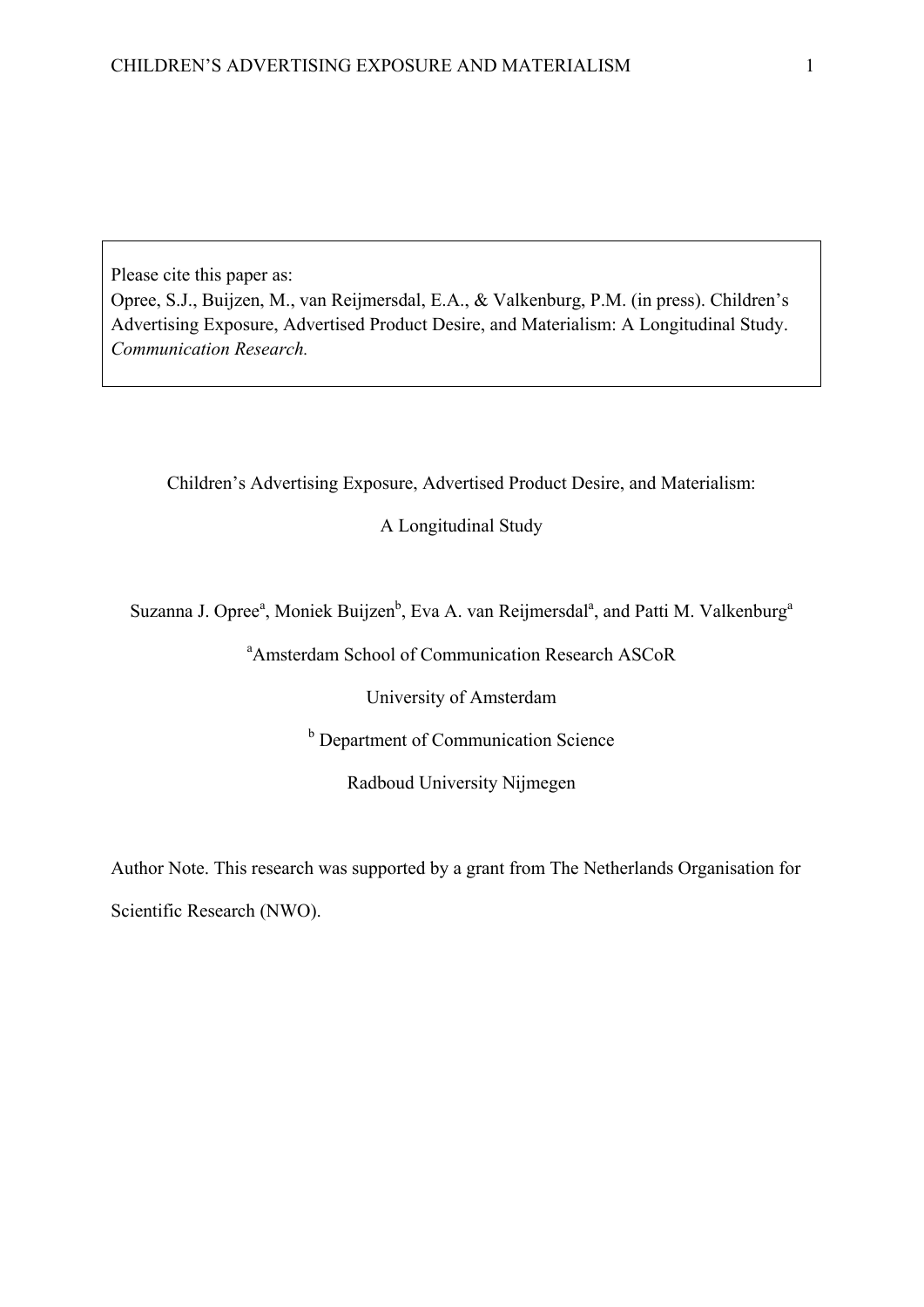### Abstract

Previous studies have suggested that advertising exposure affects materialism among youth. However, this causal effect has not been investigated among children in middle childhood, who are in the midst of consumer development. Furthermore, the mechanism underlying this relation has not been studied. To fill these lacunae, this study focused on the longitudinal relation between children's television advertising exposure and materialism. We investigated advertised product desire as a mediating variable. A sample of 466 Dutch children (ages 8 - 11) was surveyed twice within a 12-month interval. The results show that advertising exposure had a positive longitudinal effect on materialism. This effect was fully mediated by children's increased desire for advertised products.

*Keywords*: children, advertising, materialism, product desire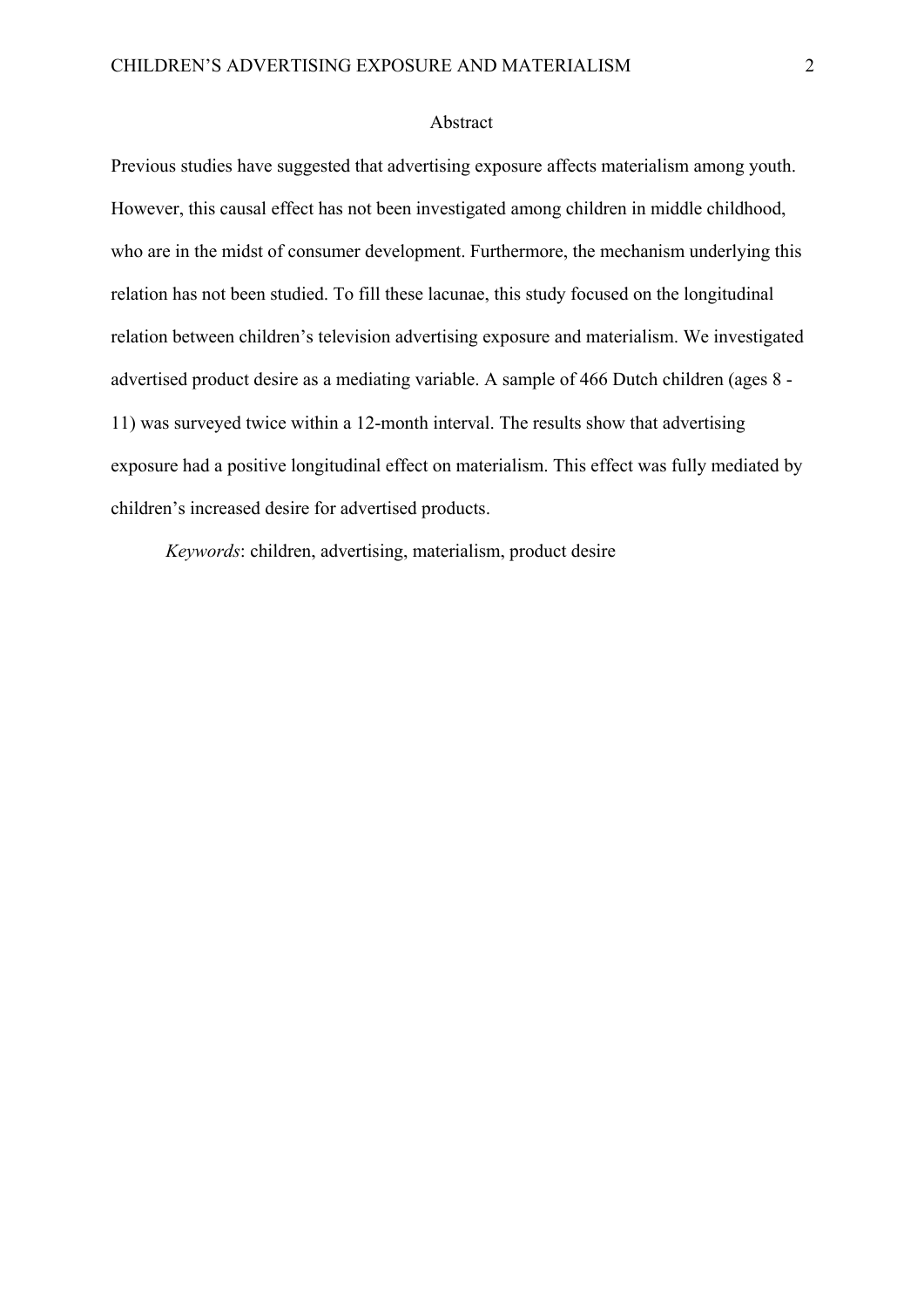Children's Advertising Exposure, Advertised Product Desire, and Materialism:

# A Longitudinal Study

Today's Western children grow up in a heavily commercialized media environment. On average, children spend 7½ hours per day using media, at least three of which are spent watching television (Rideout, Foehr, & Roberts, 2010). Estimates of the number of television commercials that children are annually exposed to vary from 10,000 in Britain (Piachaud, 2007) to 40,000 in the United States (Kunkel, 2001). The increased expenditures on advertising have been paralleled by rising concerns about potential undesired side effects (Kunkel et al., 2004; Moore, 2004; Young, 2003). Advertising directed at children has become a sensitive subject, with one of the main concerns being that advertising might stimulate materialism in children (Johnson & Young, 2003; Schor, 2005; Strasburger, 2001). Materialism in children is a cause for worry, because it is considered a socially undesirable character trait that is associated with negative outcomes on both the individual and societal level (Roberts & Clement, 2007).

Most scholars treat materialism as a state rather than a trait, defining and operationalizing materialism as holding a set of materialistic values (Richins, 2004). According to widely adopted view of Richins and Dawson (1992), materialistic values are reflected by the degree to which possessions and the acquisition of possessions are central to a person's life, the degree to which people believe possessions and their acquisition bring happiness and life satisfaction, and the degree to which people assess the success of others in terms of possessions. Embracing this line of thought, Opree, Buijzen, Van Reijmersdal and Valkenburg (2011) argued that materialistic values in children are reflected by the importance they attach to possessions, the satisfaction they get from obtaining new possessions, and the degree to which they like children with more possessions more than other children. At the individual level, materialism has been associated with lowered psychological well-being and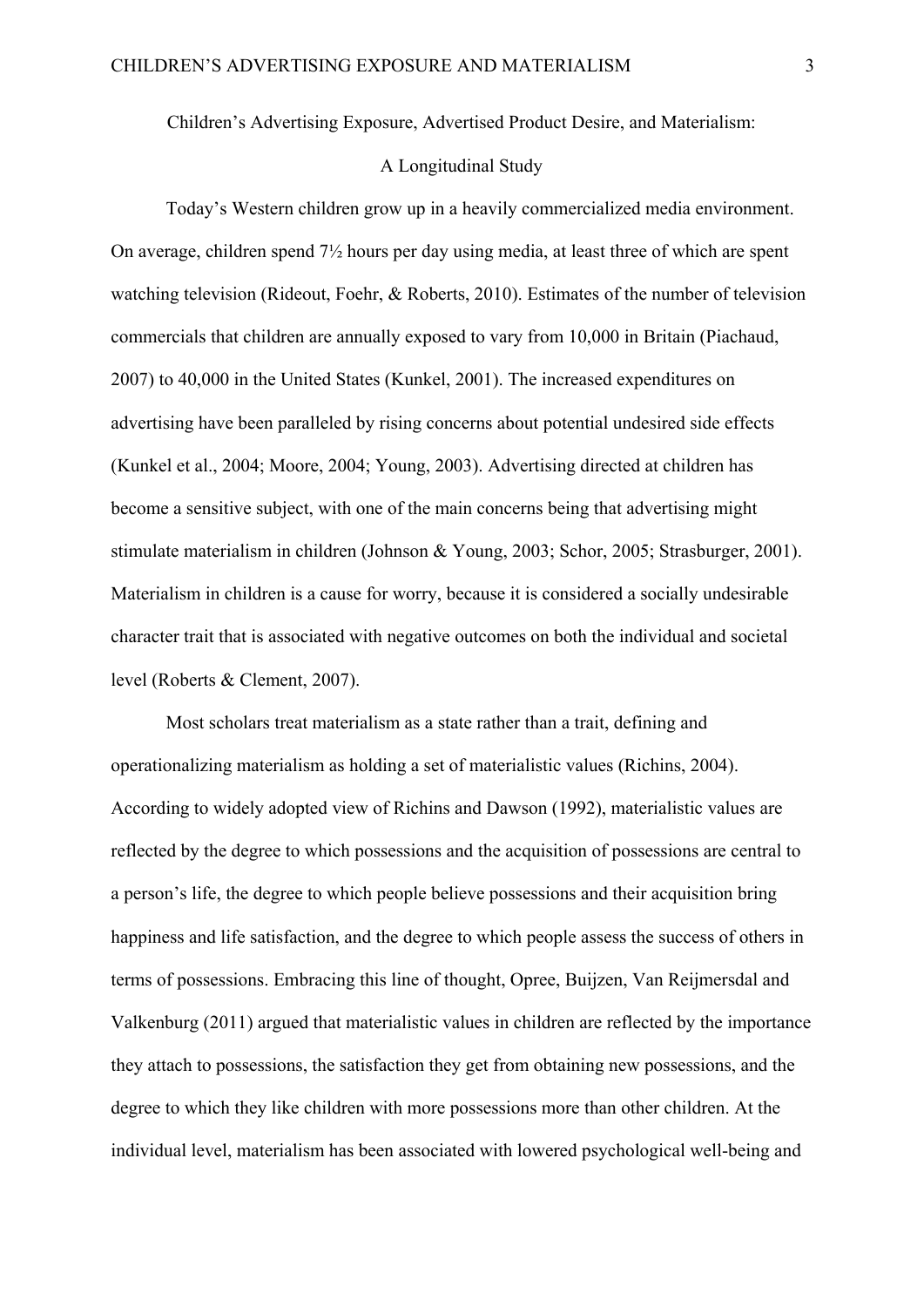unwanted character traits such as self-centeredness, possessiveness, and disdain (Belk, 1985; Fournier & Richins, 1991; Kasser, Ryan, Couchman, & Sheldon, 2004). Although materialism could be argued to enhance economic prosperity on the societal level, it is commonly regarded as a threat to the welfare state (Piachaud, 2007; Preston 2004). Materialists generally show less concern for and involvement in social issues such as social security and environmentalism (Roberts & Clement, 2007).

As many as nine out of ten parents believe that exposure to advertising makes children materialistic (Smith & Atkin, 2003). Studies in developmental psychology have indicated that children start to develop materialistic orientations in middle childhood (see John, 1999). Between the ages of eight and eleven, children are in the midst of consumer development. By age twelve, children will have grown familiar with all aspects of consumer behavior. Children are then able to "(1) feel wants and preferences, (2) search to fulfill them, (3) make a choice and a purchase, and (4) evaluate the product and its alternatives" (Valkenburg & Cantor, 2001, p. 61). During middle childhood, children also become aware of the symbolic meaning of products. Unlike younger children, they may want to acquire products not only for the sake of having them but also for the purpose of increasing happiness and social status (Chaplin  $\&$ John, 2007; John, 1999; Valkenburg & Cantor, 2001).

In short, if advertising exposure instills materialism, it may do so among children as young as eight years of age. However, the effect of advertising exposure on materialism has not been investigated among children in middle childhood (Buijzen & Valkenburg, 2003). For that reason, the aim of this study is to investigate whether and how advertising exposure affects materialism among eight- to eleven-year-olds. Our study is grounded in cultivation theory, which has been used to explain media effects on many kinds of social perceptions, including materialism (Morgan & Shanahan, 2010; Shrum, Lee, Burroughs, & Rindfleisch, 2011; Sirgy et al., 2012).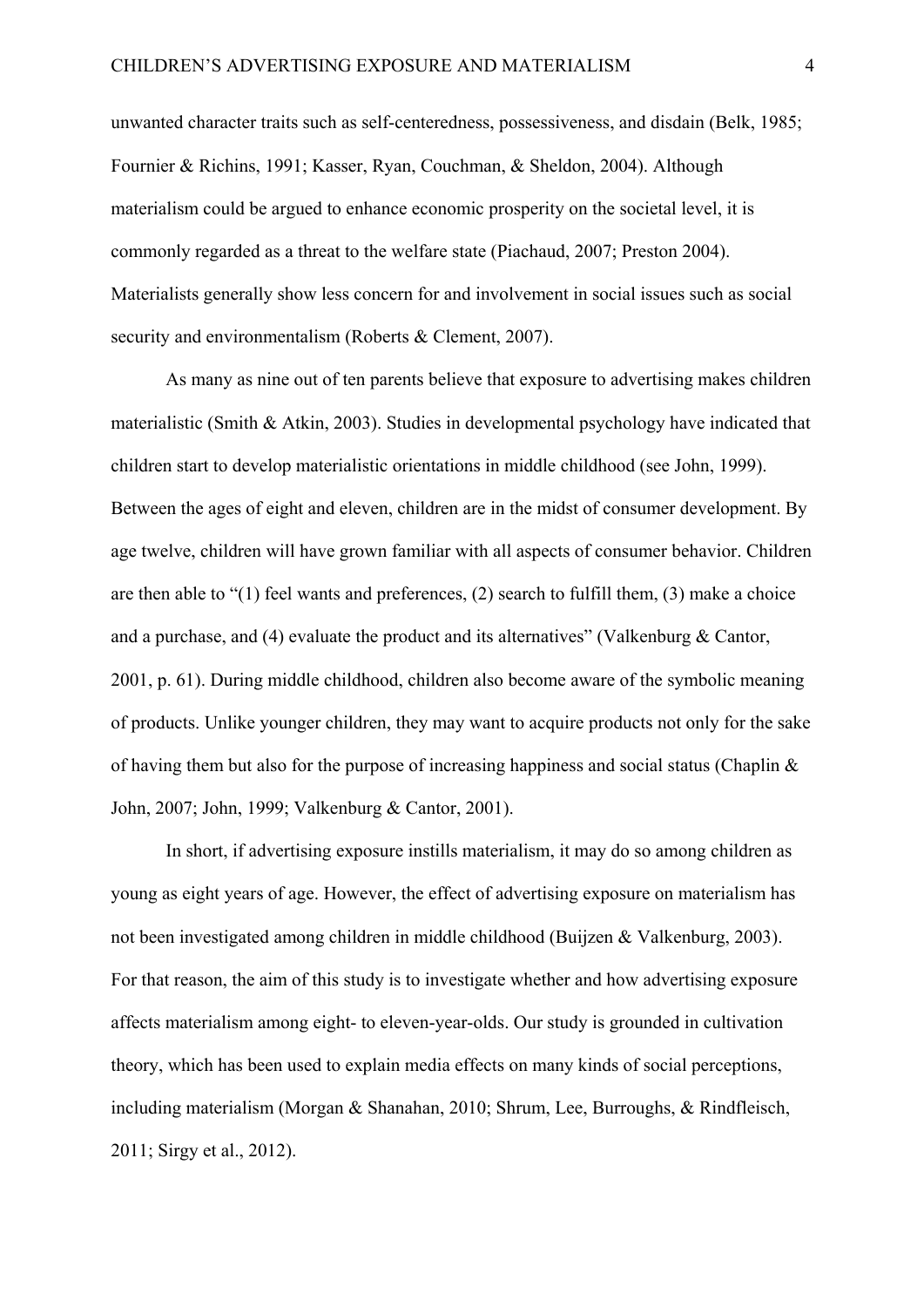#### **Cultivation of Materialism**

The first aim of this study is to investigate *if* children's advertising exposure leads to materialism. According to cultivation theory, heavy television viewers "will be more likely to perceive the real world in ways that reflect the most stable and recurrent patterns of portrayals in the television world" (Signorelli & Morgan, 1990, p. 9-10). In the past decade, cultivation theory has been used in several studies to explain why television viewership and materialism are positively related (Morgan & Shanahan, 2010). Following cultivation theory, heavier viewers will be more likely to hold beliefs that are consistent with the material world portrayed on television than lighter viewers (Shrum et al., 2011). Empirical research confirms this assumption. When asked about prevalence, heavy viewers perceive luxury products and services to be more commonplace than they actually are (O'Guinn and Shrum, 1997; Shrum, Wyer, & O'Guinn, 1998). Yet, it is important to realize that material values are mainly spread through commercial television (Harmon, 2001), and primarily via advertising (Sirgy et al., 2012).

 Advertising may promote materialism because it "concentrates on what we have, not who we are" (Sirgy et al, 2012, p. 80). In general, luxury products and services are overrepresented in advertising. Moreover, advertising promotes the ideology that possessions are important and that desirable qualities such as beauty, happiness, and success can be obtained by acquiring material possessions (Belk & Pollay, 1985; Pollay, 1986; Richins, 1995; Wulfemeyer & Mueller, 1992). Therefore, children who are frequently exposed to television advertising could have an increased belief that goods and services bring happiness and success. However, the effect of advertising exposure is not instantaneous. If advertising exposure has an effect on materialism, it will be subtle and long-term (Harmon, 2001). Exposure to one single advertisement will not make people more materialistic, but repetitive exposure to advertising might.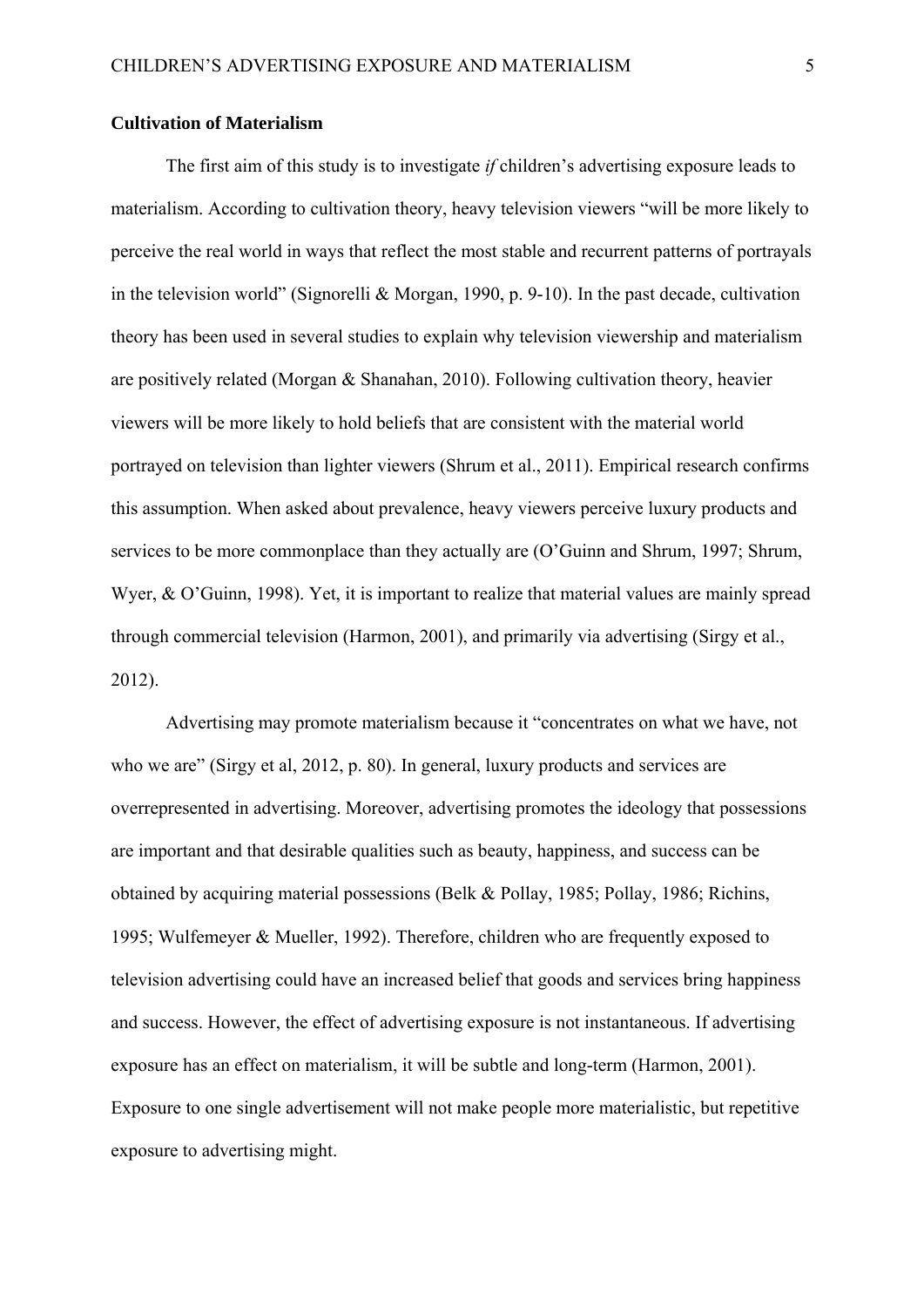Previous studies have confirmed that young people's advertising exposure and materialism are positively related (for a review, see Buijzen & Valkenburg 2003). However, until now, only three studies have examined the causal effect of youth's advertising exposure on materialism. Goldberg and Gorn (1978) studied this effect in an experiment by showing four- to five-year-old preschoolers a toy commercial. They found that exposure to the commercial increased the likelihood that children would prefer to play with the toy rather than with their peers. Moschis and Moore (1982) investigated the effect of advertising exposure on materialism by means of a longitudinal survey among twelve- to eighteen-yearolds. They found that television advertising viewing time was correlated to materialism one year later. Finally, Greenberg and Brand (1993) conducted a quasi-experiment to study the effect of exposure in the classroom to the "Channel One" program, consisting of ten minutes of news and two minutes of advertising, on materialism among  $10<sup>th</sup>$  graders. Teenagers who watched "Channel One" were found to be more materialistic than teenagers who did not watch it.

In brief, there is some evidence indicating that advertising exposure has a causal effect on materialism among youth. However, because the studies of Goldberg and Gorn (1978) and Greenberg and Brand (1993) were conducted in a controlled setting, their results may not be generalizable to a more naturalistic setting. Furthermore, because previous studies were conducted among preschoolers and adolescents, their results may not apply to 8- to 11-yearolds. Previous findings nevertheless inspired us to investigate the following main hypothesis:

H1: Advertising exposure has a positive causal effect on materialism among children in middle childhood.

# **Mediating Effect of Advertised Product Desire**

The second aim of this study is to investigate *how* advertising exposure affects materialism. We believe that advertising exposure might have an effect on materialism via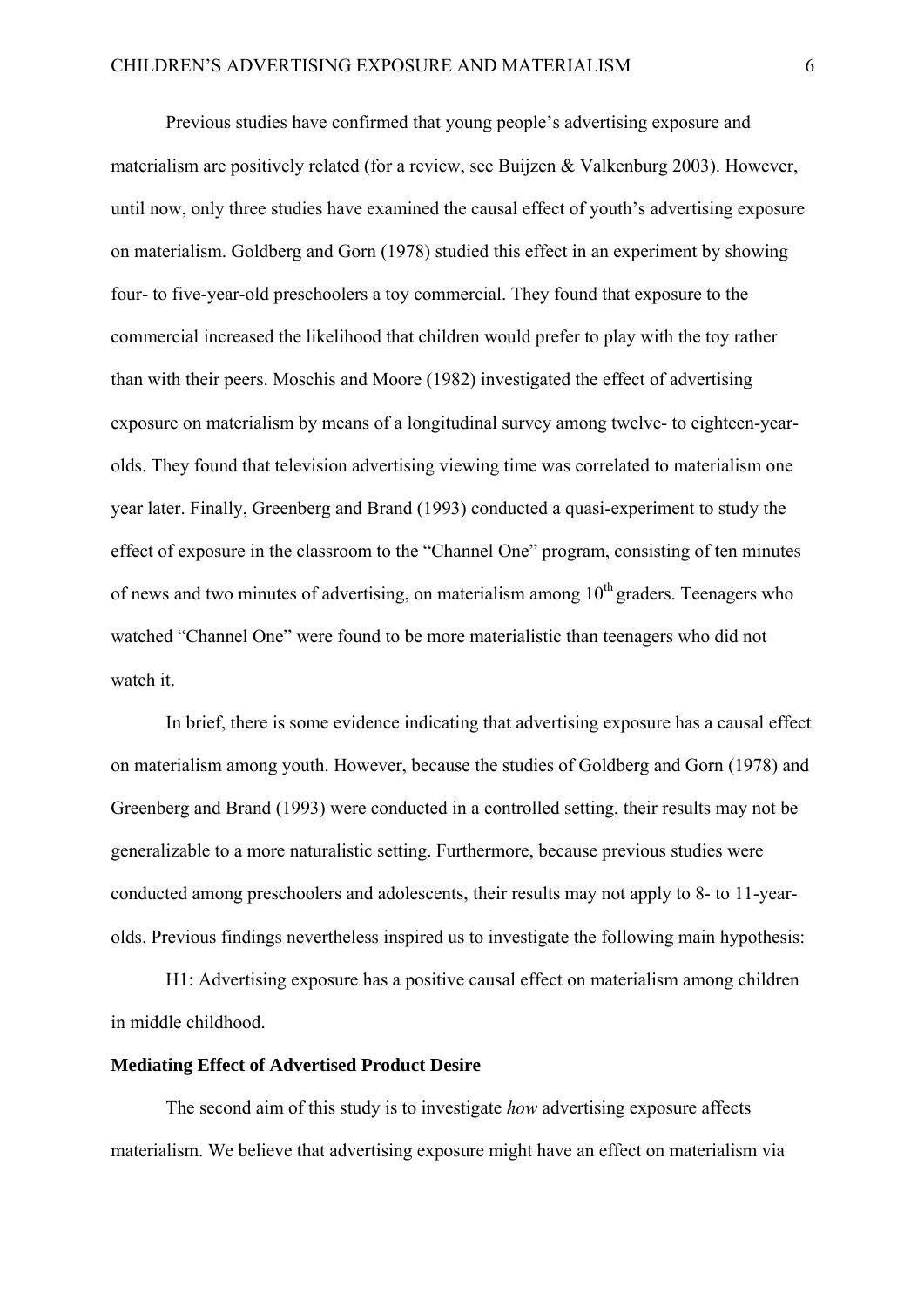children's increased desire for heavily advertised products (i.e., *advertised product desire*, see Rozendaal, Buijzen, & Valkenburg, 2009). Advertising aims to increase children's desires for the advertised products, and this desire for advertised products may transcend to more general materialistic orientations. Although the concept of advertised product desire might overlap with materialism, the two are distinct. Materialism implies a longing for all types of products, and is thus much broader than advertised product desire. In addition, materialism implies a certain psychological mindset towards products, anticipating them to provide fulfillment, happiness, and success (Richins, 2004). We expect that advertising exposure positively affects advertised product desire, and that advertised product desire in turn leads to an increased general desire and focus on products (i.e., materialism).

Numerous studies have indicated that exposure to advertising increases children's desire for advertised foods, toys, cereals, candy, and fast-food. This notion has been confirmed in both survey and experimental research (for an overview, see Smith & Atkin, 2003). Within experimental settings it has been found that children who are exposed to a certain advertisement have a higher preference for the advertised product than children who were not exposed to that specific commercial (e.g., Auty & Lewis, 2004; Borzekowski & Robinson, 2001). Moreover, quasi-experiments within more natural settings have indicated that commercials aired during the holiday season directly affect children's Christmas wishes (e.g., Buijzen & Valkenburg, 2000; Pine & Nash, 2002; Pine, Wilson, & Nash, 2007).

Although there are no studies explicitly testing the effect of advertised product desire on materialism, several studies have shown that advertised product desire and general product desire are related (for an overview, see Coon & Tucker, 2002). Studies have shown that children's exposure to advertising is positively and significantly related to their consumption of advertised brands as well as to their overall consumption of the advertised product types. Interpreting an increase of overall consumption as an indicator for materialism, it seems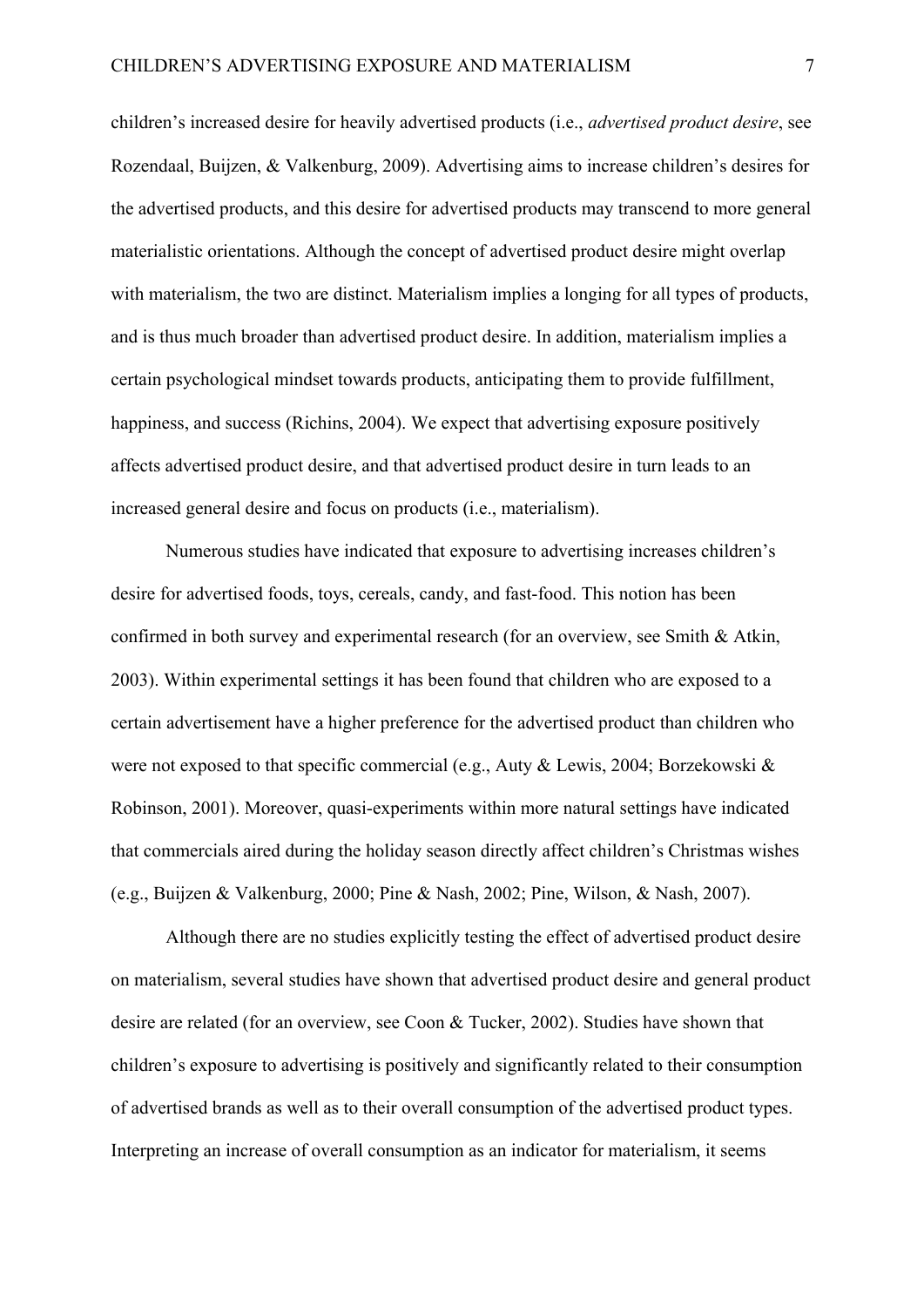plausible that advertising exposure, advertised product desire, and materialism indeed are interrelated. For that reason, we formulated the following mediating hypothesis regarding the effect of advertising exposure on materialism:

H2: The effect of children's advertising exposure on materialism is mediated by advertised product desire: children's advertising exposure leads to an increase in advertised product desire (H2A) that, in turn, enhances materialism (H2B).

## **The Present Study**

Our study contributes to the existing literature on youth's advertising exposure and materialism in three important ways. First, the study investigates 8- to 11-year-olds who are in the midst of consumer development, whereas previous studies have focused on either preschoolers or adolescents. Second, unlike most previous studies, it focuses on the longitudinal rather than the cross-sectional relation between advertising exposure and materialism. Third, in addition to investigating the direct effect of children's advertising exposure on materialism, our study examines the mediated effect through advertised product desire.

## **Method**

## **Sample**

For this study, we collected longitudinal survey data among 466 Dutch children between 8 and 11 years of age (55% girls). A research company specialized in studying children and adolescents was responsible for the data collection. The respondents were recruited through an existing online youth panel that is representative of the Netherlands in terms of age, gender, and geographical distribution. The children were informed that the survey was about advertising and belongings, and that they could end their participation at any time they wished. The questionnaire took 15 to 20 minutes to complete, and the children received a small incentive for their participation. Prior to the implementation of the survey,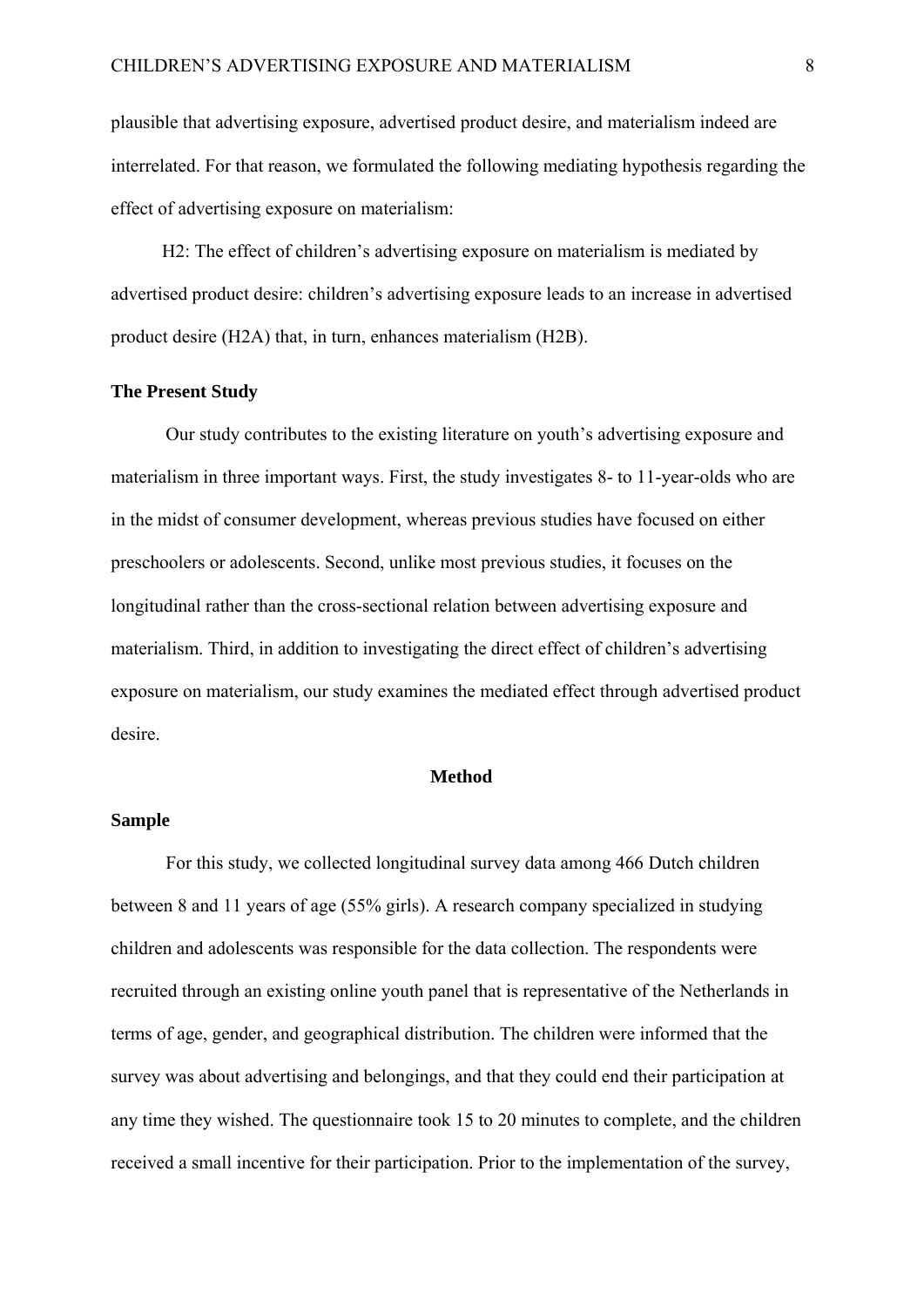informed consent from both parents and children was obtained. The data collection was granted IRB approval.

During the first wave of data collection in October 2006, 1,001 8- to 11-year-olds (50% girls) filled out our questionnaire. Of these children, 603 children also participated in the second wave (50% girls), which took place one year later. Despite two reminders and the offer of an extra incentive, panel attrition could not be further reduced. Because they did not fully complete both questionnaires or their demographic information did not match between waves, we removed 137 children from our data set, leaving a final sample of 466 children. We checked whether the children from the original sample who failed to complete both questionnaires differed systematically from the children who did complete both questionnaires. There was no association between drop-out and gender  $(\chi^2(1, n = 995) = .42)$ ,  $p = .52$ ), age  $(F(1,993) = 1.35, p = .25)$ , and the time it took children to complete the first survey  $(F(1,993) = 2.40, p = .12)$ . Our final sample consisted of 112 8-year-olds  $(24.0\%)$ , 131 9-year-olds (28.1%), 129 10-year-olds (27.7%), and 94 11-year-olds (20.2%).

## **Measures**

**Advertising exposure.** To assess children's television advertising exposure, we followed Slater's (2004) strategy to improve the quality of self-reported exposure by performing the following actions: (a) increasing the specificity of the media content exposure measure and (b) providing more detail about the exposure measure based on media content data. Rather than asking general questions such as 'How often do you watch advertising?' or 'Do you frequently watch programs on commercial networks?,' we specifically asked children about their viewing frequency with respect to nine television shows. The selection of shows was based on viewing and advertising broadcast data. First, we determined which shows were most popular among 8- to 11-year-olds by studying data from the Dutch National Audience Research Foundation. Then, based on data from Nielsen Media Research on the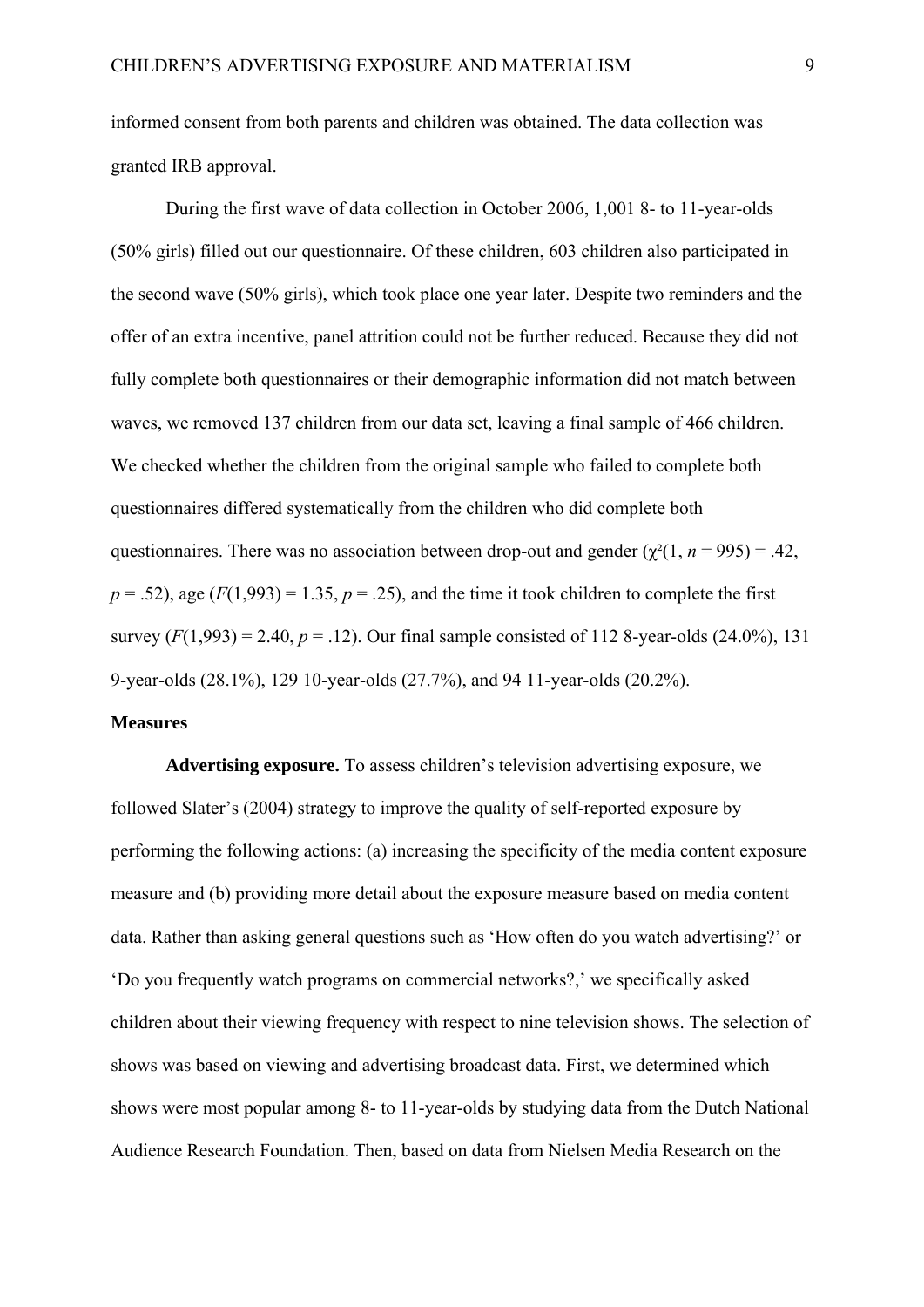spring of 2006, we studied the amount of advertising aired prior, during, and after the shows. Based on the Nielsen data, we selected the nine shows that scored highest on advertising density and could therefore be considered an accurate proxy for children's advertising exposure. These shows were the children's series *SpongeBob SquarePants*, *Totally Spies*, *Danny Phantom* and *The Tofus*, the Dutch family series *Skating With Celebrities, Good Times Bad Times, Flodder*, and *Kees & Co,* and the news entertainment show *RTL Boulevard*.

For each of these nine programs, children were asked to indicate how often they watched that particular program. Response categories ranged from 1 (*never*) to 4 (*very often*), with a fifth option of 'I don't know.' If a child chose 'I don't know' for an item, his or her score on that particular item was replaced by his or her mean score on the other advertising exposure items. The number of missing values replaced using this procedure was 67. At Time 1, 30 children had one missing data point, 11 children had two missing data points, and 5 children had three missing data points. At Time 2, 22 children had one missing data point, 11 children had two missing data points, three children had three missing data points, and one child had eight missing data points. There was no significant difference in the number of missing data points between younger and older children  $(t(464) = -.20, p = .84$  at Time 1;  $t(464) = -.20 p = .85$  at Time 2).

Principal components analysis on the data of Time 1 showed that the nine exposure items loaded onto three different factors, each representing a different TV genre (Eigenvalues 2.35, 1.79, and 1.05, respectively). All children's television series loaded onto the first factor, which explained 26.1% of the variance (factor loadings .67, .64, .77, and .68, respectively). All family shows loaded onto the second factor, which explained an additional 19.8% of the variance (factor loadings .54, .61, .49, and .70, respectively). The news entertainment show loaded on a third factor, which explained yet another 11.6% of the variance (factor loading .59). It was expected that not all programs would load onto one factor, because children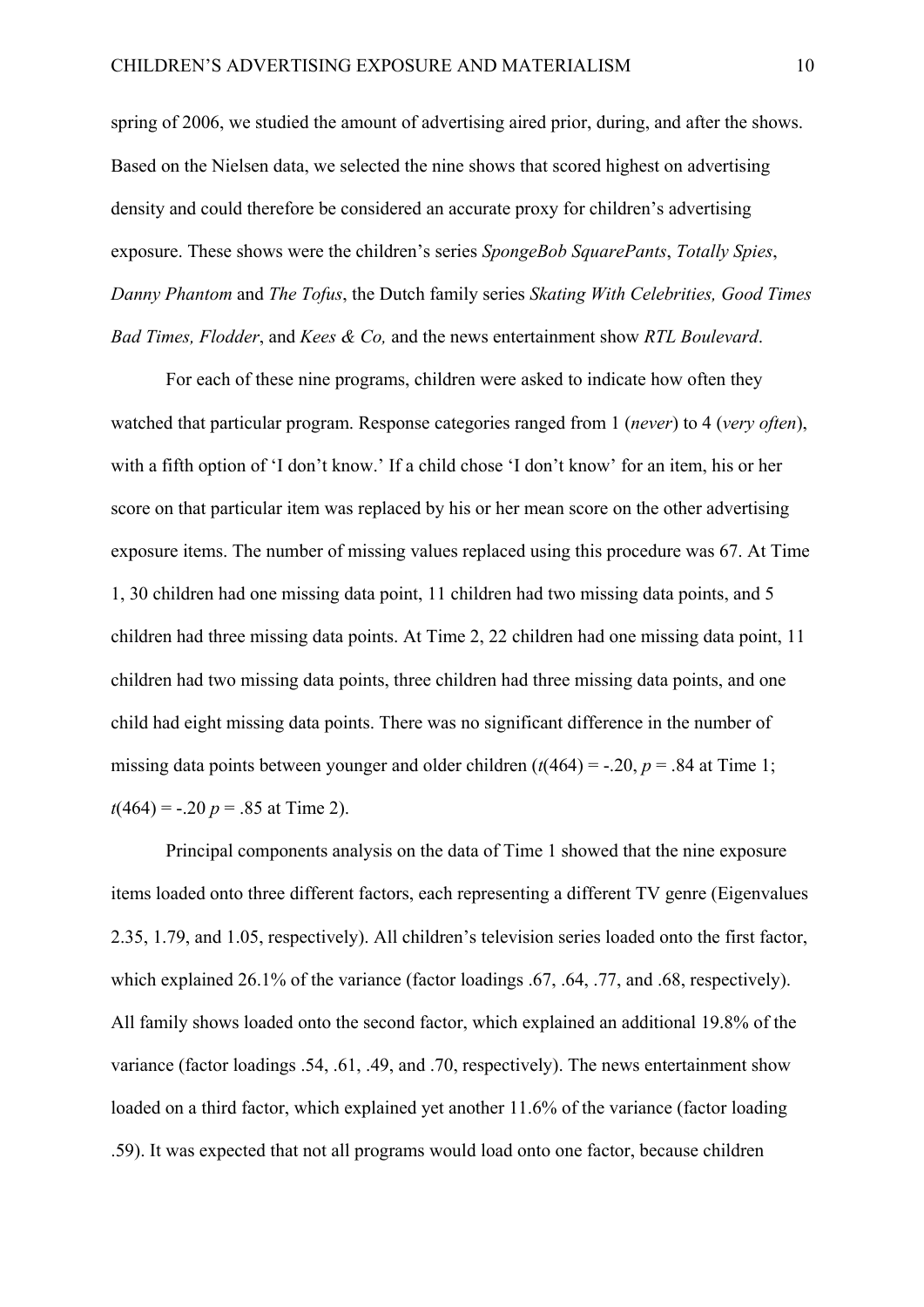might have a preference for a specific genre. Yet, we wanted to create a cumulative score for advertising exposure in order to make full use of the data. Hence, we used the mean score over all nine items as a proxy for advertising exposure.

**Advertised product desire.** To measure children's desires for advertised products, children were presented with a list of five product types that had been selected to appeal to both boys and girls, as well as younger and older children (i.e., toys, CDs, DVDs, computer games, ringtones) (see Buijzen and Valkenburg, 2000). The data from Nielsen Media Research indicated that commercials for these types of products were frequently aired at the time of data collection. Hence, desire for these products was a good proxy for advertised product desire in general. For each product type, the children were asked to indicate how often they desired the particular product when they saw it advertised. Items were measured on a four-point scale ranging from 1 (*almost never*) to 4 (*very often*). In both waves, the five items loaded on one factor, explaining 52% of the variance at Time 1 and 54% of the variance at Time 2.

**Materialism.** We measured materialism with the Material Values Scale of Richins and Dawson (1992), which was adapted to create items appropriate for children (Opree et al., 2011). The Material Values Scale consists of three subscales: material centrality, material happiness, and material success. We measured material centrality with six items on children's tendency to place possessions and their acquisition at the center of their lives (e.g., 'Do you think it's important to own expensive things?'). Material happiness was measured with six items on the degree to which children believe (expensive) possessions and their acquisition bring happiness (e.g., 'Does buying expensive things make you happy?'). Finally, material success was measured with six items on the degree to which children like other children more if they have more (expensive) possessions (e.g., 'Do you think children who have expensive things are more fun than other children?'). Response categories on all materialism items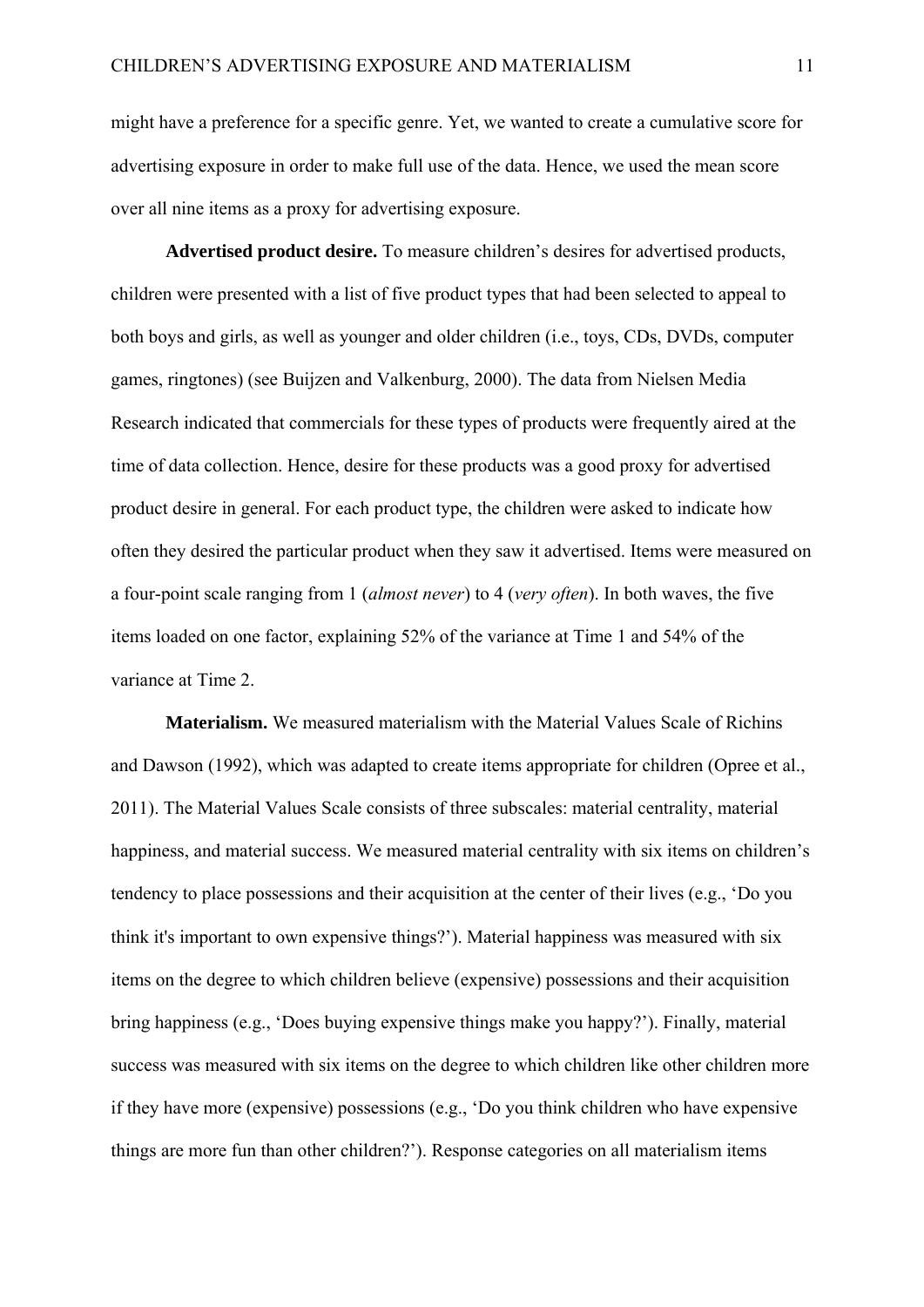varied from 1 (*no, not at all*) to 4 *(yes, very much*). In line with common practice, we combined the three subscales into one overall scale (Richins, 2004). The means of the three subscales loaded on one factor, explaining 83% of the variance of materialism at Time 1 and 82% of the variance at Time 2.

#### **Data Analysis**

We used structural equation modeling to test our hypotheses. We used path analyses with latent variables because although we used reliable scales, no psychological measure is without error. In addition, measuring the same constructs using the same scales twice means that shared method variance is inevitable. Latent variable modeling can solve both problems because error terms can be attached to the manifest indicators, and error terms of repeated measures can be allowed to correlate (Cole & Maxwell, 2003). We used the overall advertising exposure scale and the subscales material centrality, material happiness, and material success as manifest indicators for the latent variables advertising exposure and materialism, respectively. For advertised product desire we constructed the parcels using the factorial algorithm suggested by Little, Cunningham, and Shahar (2002). With this technique, each parcel takes up the items with the highest to lowest factor loadings, ensuring that itemspecific components are distributed evenly across parcels (Matsunaga, 2008).

All models were tested using the standard maximum likelihood procedure in Amos 17.0. We evaluated the fit of our models with the root mean square error of approximation (RMSEA) and the comparative fit index (CFI). We prefer these indices over the chi-square statistic, as the latter is often unreliable with large samples (Byrne, 2001). A good model fit is indicated by a RMSEA value smaller than .05, with *p-*close larger than .05 and a CFI value larger than .95. Further, RMSEA values between .05 and .08 and CFI values between .90 and .95 indicate acceptable model fit (Browne & Cudeck, 1992; Byrne, 2001).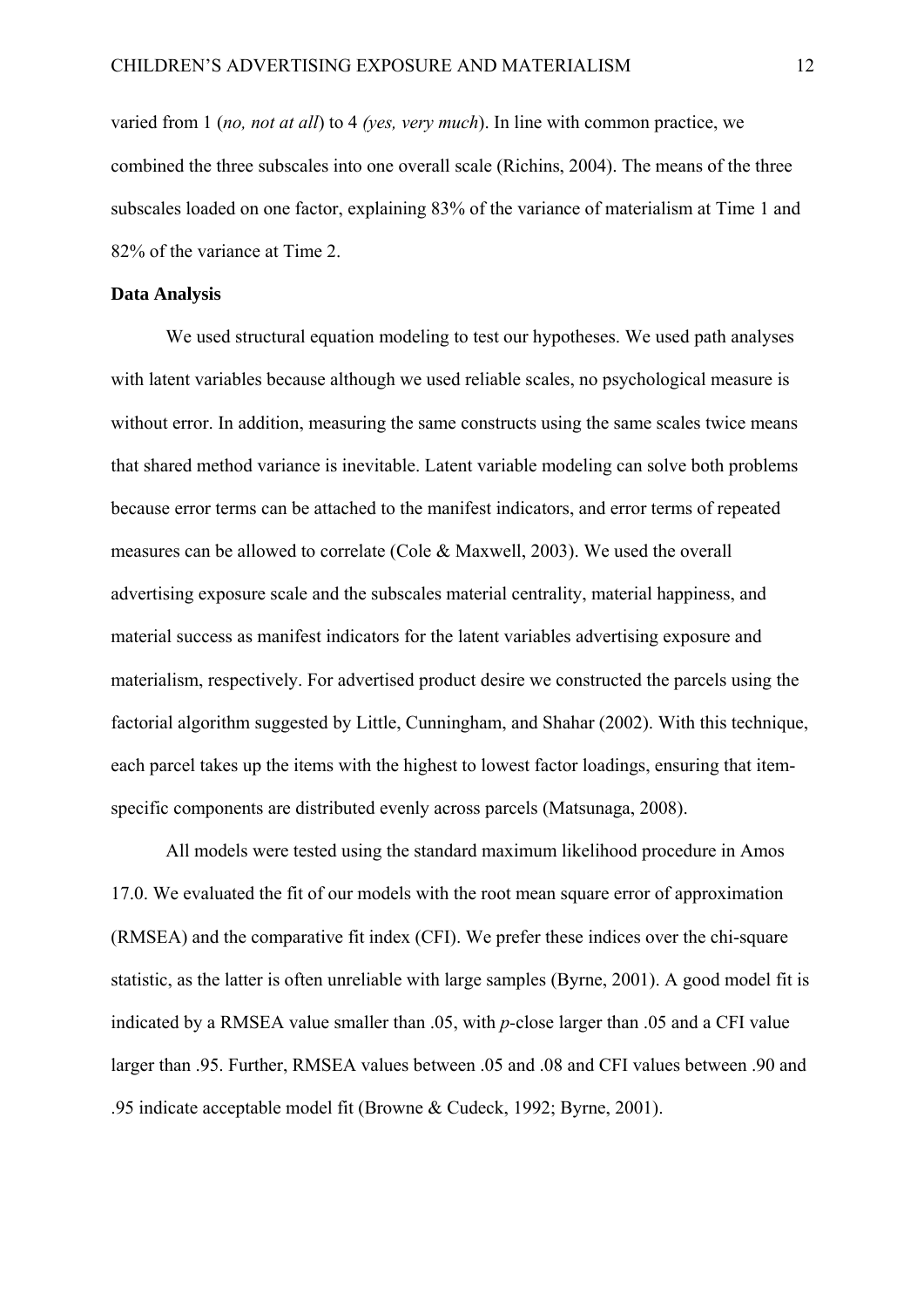**Cross-lagged panel model.** The first aim of this study was to resolve the question of whether children's advertising exposure leads to materialism. The longitudinal relations between children's advertising exposure and materialism were explored in a cross-lagged panel model (Figure 1). The cross-lagged paths in Figure 1 represent the two potential causal longitudinal relationships between children's advertising exposure and their materialism. According to our first hypothesis, we expected children's advertising exposure at Time 1 to have a positive causal effect on materialism at Time 2 (arrow H1).

**Explanatory causal model.** Assuming that children's advertising exposure has an effect on materialism, the second aim of this study was to determine whether this effect was mediated by advertised product desire. Our mediational hypothesis was tested with the model presented in Figure 2, in which the advertised product desire was added to the cross-lagged model. We first estimated the model *without* the dashed arrow to determine whether advertised product desire mediated the relation between children's advertising exposure and materialism. Then, we tested the model *with* the dashed arrow to see if full mediation took place, in which case the arrow from children's advertising exposure to materialism would be non-significant. We expected children's advertising exposure at Time 1 to have a positive effect on advertised product desire at Time 2 (arrow H2A). Furthermore, we expected that advertised product desire at Time 2 positively affected materialism at Time 2 (arrow H2B). Finally, we expected that the direct positive effect of children's advertising exposure at Time 1 on materialism at Time 2 (dashed arrow) was not significant when advertised product desire was included in the model.

## **Results**

# **Descriptive Statistics and Zero-Order Correlations**

Table 1 provides the descriptive statistics for all main variables in our study. All main scales had a satisfactory Cronbach's alpha (Nunnally & Bernstein, 1994). On average,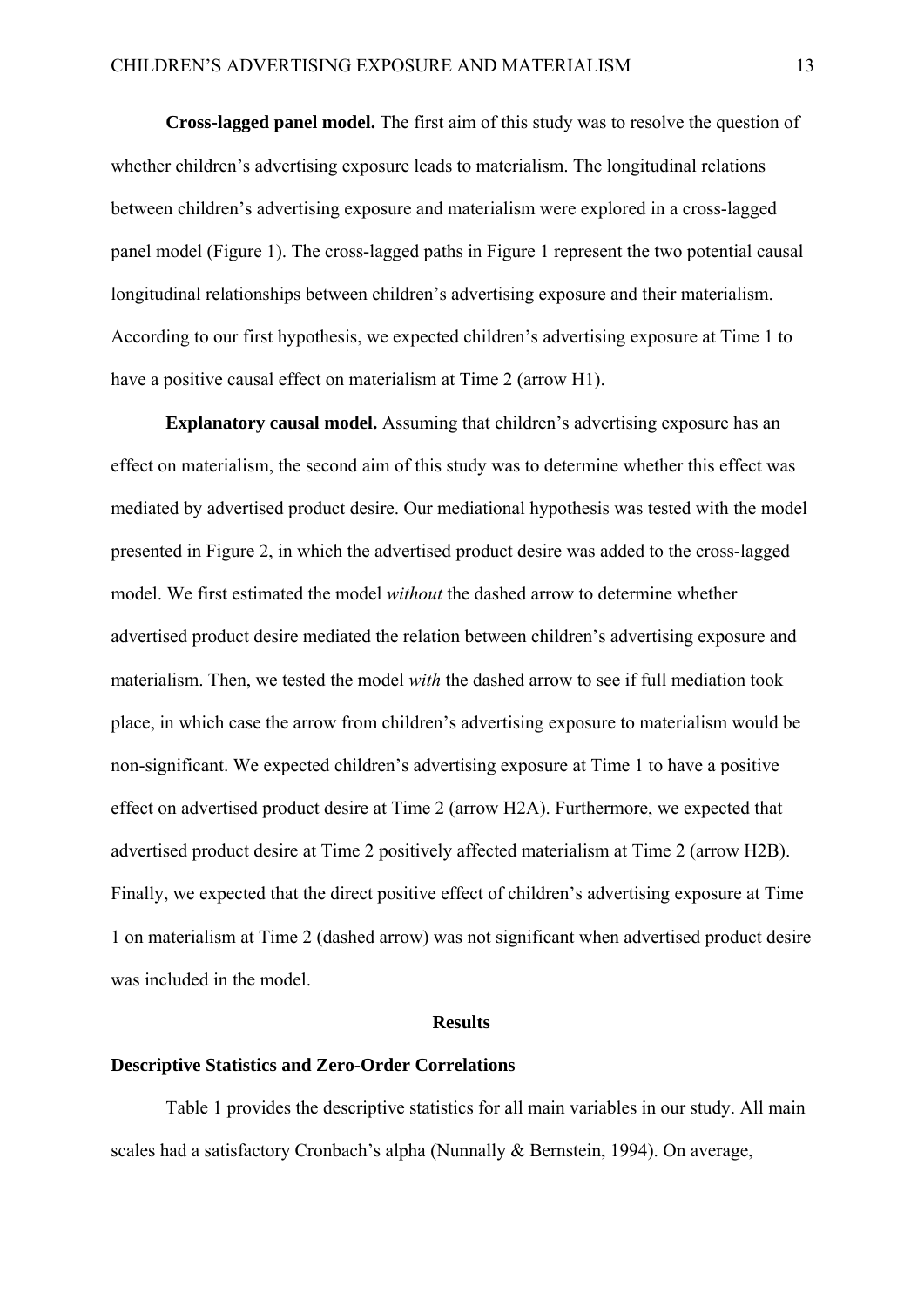children reported to 'sometimes' watch advertising and desire advertised products. Furthermore, they indicated that they were 'not really' materialistic. Although these last statistics are suggestive of a floor effect of advertising exposure on materialism, the information about the percentiles is not. As many of 50% of the children in our sample scored higher than 2 on the advertising exposure measure, which is indicative for them being exposed to advertising on a regular basis. Also, at least 25% of the children in our sample scored higher than 2 on advertised product desire. Thus, one in four children desire advertised products. Lastly, at least 50% of the children in our sample scored higher than 2 on the materialism measure, meaning that they were materialistic.

Table 2 provides the zero-order correlation matrix of the main variables in this study. As Table 1 shows, advertising exposure at Time 1 was positively related to materialism at Time 2, and advertising exposure at Time 2 was positively related to materialism at Time 1 and Time 2. Additionally, advertising exposure at Time 1 and Time 2 were positively related to advertised product desire at Time 1 and Time 2. Finally, advertised product desire at Time 1 and Time 2 were positively related to materialism Time 1 and Time 2.

## **Testing the Hypothesized Models**

**Cross-lagged panel model (H1).** Our hypothesized model from Figure 1 yielded a good fit to the data,  $\chi^2(DF = 13, N = 466) = 16.06, p = .25, CFI = 1.00, RMSEA = .02, p$ close = .92. The model confirmed our first hypothesis that children's advertising exposure would have a positive causal effect on materialism. The path from advertising exposure at Time 1 to materialism at Time 2 was positive and significant  $(\beta = .09, p < .05)$ . The path from materialism at Time 1 to advertising exposure at Time 2 was not significant ( $\beta$  = .04,  $p$  = .44). Multiple group analyses confirmed that results were similar, regardless of the child's sex (boys versus girls) and age (8- and 9-year-olds versus 10- and 11-year-olds):  $\chi^2(3, N = 466)$  = 3.86,  $p = .28$ , TLI<sub>change</sub> = .00.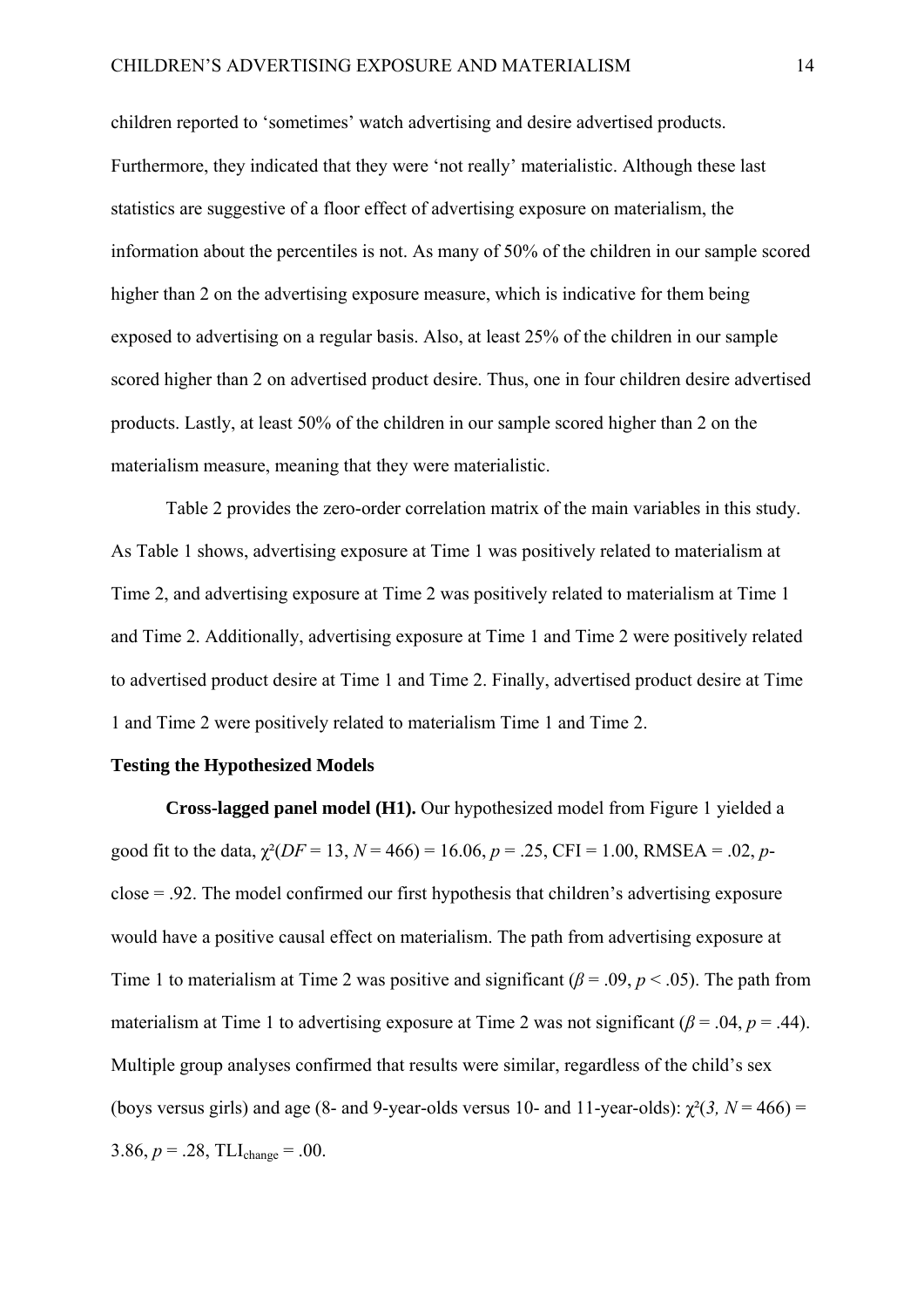**Explanatory model including advertised product desire (H2A, H2B).** Next, we estimated the model from Figure 2 (without the dashed arrow) (see Figure 3). This model also had a good fit to the data,  $\gamma^2$ (*DF* = 42, *N* = 466) = 111.28, *p* = .00, CFI = .98, RMSEA = .06, *p*-close = .11. To speak of a mediating effect of product desire, advertising exposure must have an effect on advertised product desire and advertised product desire must affect materialism. As expected, advertising exposure at Time 1 had a positive effect on advertised product desire at Time 2 ( $\beta$  = .09,  $p$  < .01). Furthermore, we found a positive effect of advertised product desire at Time 2 on materialism at Time 2 ( $\beta$  = .36,  $p$  < .001). Multiple group analyses confirmed that the mediating effect of advertised product desire was not contingent upon the child's sex and age:  $\chi^2(6, N = 466) = 9.29$ ,  $p = .16$ , TLI<sub>change</sub> = .00.

 Based on the model from Figure 3, we conclude that advertised product desire mediates the effect of advertising exposure on materialism. However, to test the robustness of our findings, we conducted some additional analyses. With the models that follow, we tested the following: (1) whether advertised product desire had a longitudinal effect on materialism, and (2) whether advertised product desire fully mediated the relation between children's advertising exposure and materialism. To test whether advertised product desire had a longitudinal effect on materialism, we replaced the path from advertised product desire at Time 2 to materialism at Time 2 in the model from Figure 2 with a path from advertised product desire at Time 1 to materialism at Time 2. This new model had a good fit:  $\gamma^2$ (*DF* = 42, *N* = 466) = 153.05, *p* = .00, CFI = .97, RMSEA = .08, *p*-close = .00. Again, advertising exposure at Time 1 had a positive effect on advertised product desire at Time 2 ( $\beta$  = .08, *p* < .01). Also, advertised product desire at Time 1 was found to have a positive effect on materialism at Time 2 ( $\beta$  = .18,  $p$  < .001).

Second, we tested whether the direct effect of advertising exposure at Time 1 on materialism on Time 2 was still significant once advertised product desire was introduced as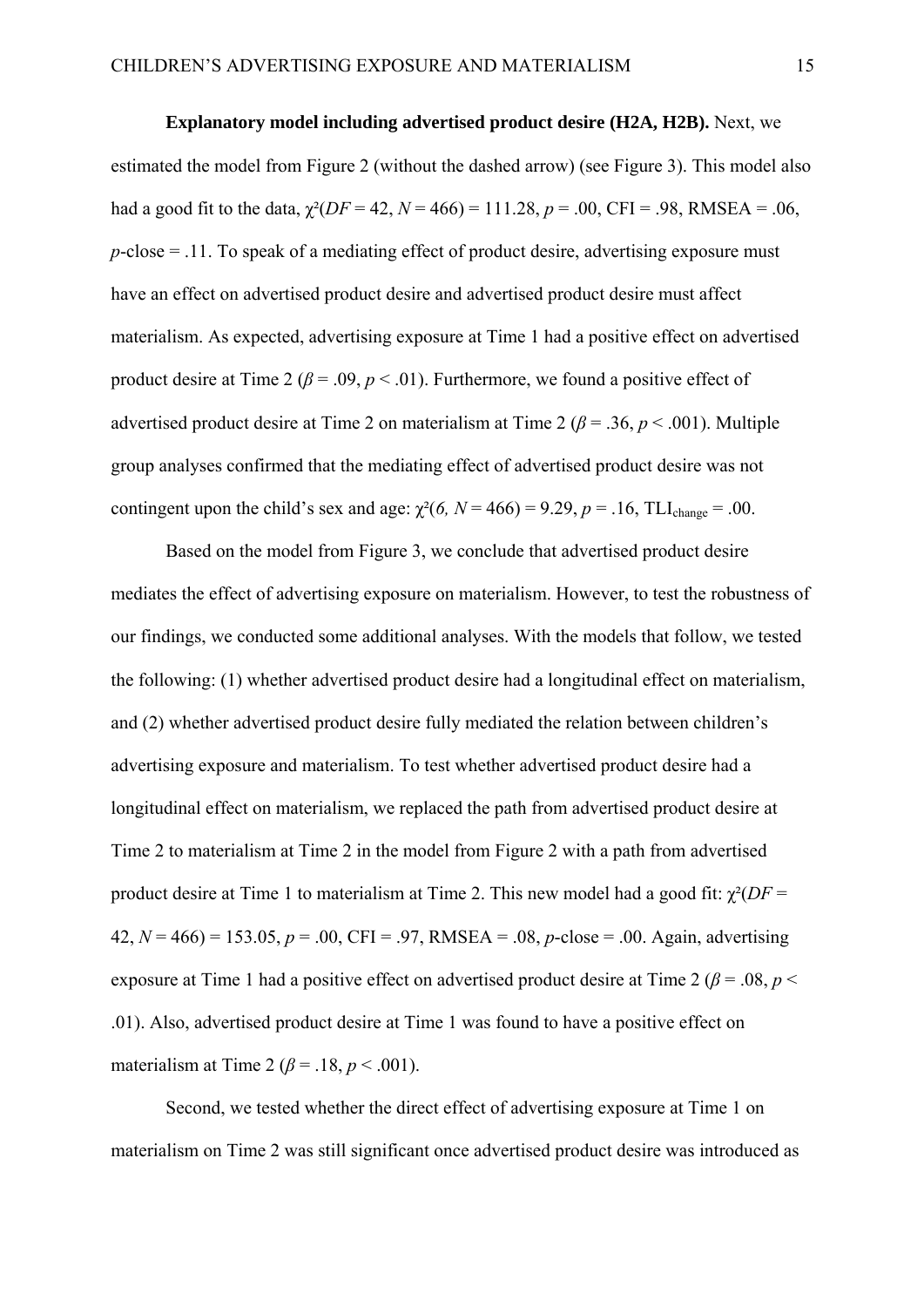a mediating variable. We estimated the model from Figure 2 (with the dashed arrow) with advertised product desire as the mediating variable under two conditions. In the first model the path from advertising exposure at Time 1 to materialism was allowed to vary, whereas in the second model this path was constrained to zero. The model with the constrained path did not fit the data significantly worse than the model in which the path was allowed to vary:  $\chi^2(1, N = 466) = 0.00$ ,  $p = .98$ , TLI<sub>change</sub> = .00. In conclusion, the path from advertising exposure at Time 1 to materialism at Time 2 was not significantly different from zero, implying that the relation between the two variables was fully mediated by advertised product desire.

The significance of the indirect effect was formally tested with a bootstrap procedure suggested by Preacher and Hayes (2004). We used this procedure (1,000 samples,  $N = 466$ ) to generate a 95% bias-corrected and accelerated confidence interval for the indirect effect of children's advertising exposure at Time 1 on materialism at Time 2 through advertised product desire at Time 1. The indirect effect of advertising exposure at Time 1 on materialism at Time 2 through advertised product desire at Time 1 was significant ( $\beta$  = .10, *p* < .05). The 95% bias-corrected and accelerated confidence interval for this indirect effect was .05-.16. Because 0 is not in this confidence interval, it is safe to conclude that the indirect effect was significantly different from 0 at  $p < .05$  (Preacher & Hayes, 2004).

#### **Discussion**

This study investigated whether and how advertising exposure leads to materialism. Our study was the first to investigate this relation among eight- to eleven-year-olds who are in the midst of consumer development, to determine whether advertising exposure has a causal effect on materialism, and to investigate the mediating effect of advertised product desire. Our results showed that advertising exposure increases materialism, and that this effect is fully mediated by advertised product desire.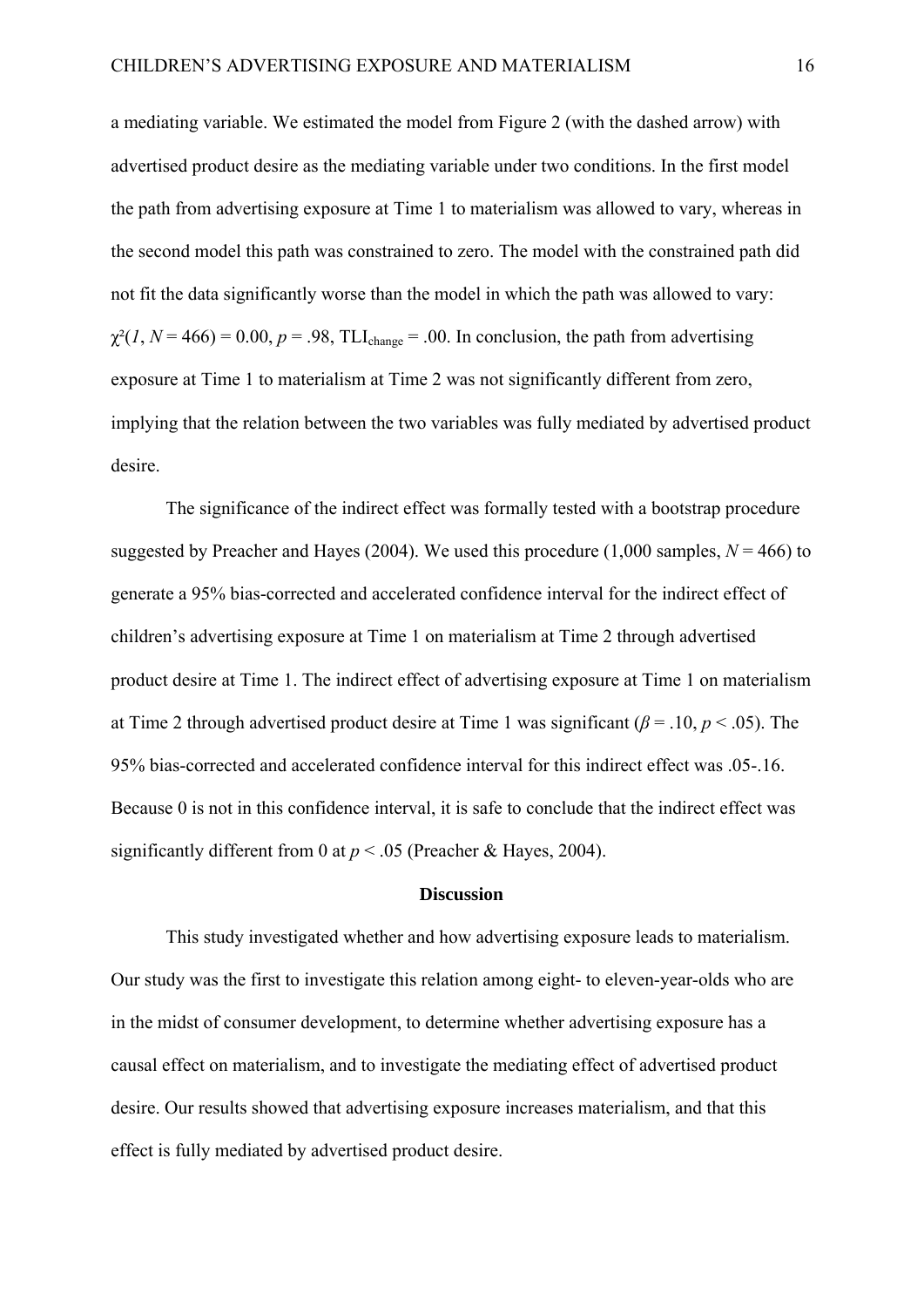In line with cultivation theory, our results showed that advertising exposure had a positive causal effect on materialism (H1). Children who were frequently exposed to television advertising became more materialistic than those who were less frequently exposed. Our results indicate that the effect of children's advertising exposure on materialism was fully mediated by advertised product desire (H2). Children who were frequently exposed to television advertising developed a greater desire for advertised products than children who were less frequently exposed to it (H2A). In turn, children who had a greater desire for advertised products became more materialistic than children with less desire for advertised products (H2B). As expected, the reverse effects of advertised product desire on advertising exposure and of materialism on advertised product desire were not significant.

For future research on the advertising-materialism relation, the question remains whether these results are generalizable to other age groups. Although there is research on adolescence that is consistent with our results (Moschis & Moore, 1982), there is hardly any media effects research on materialism among younger children (Chaplin & John, 2007). Theoretically, it is likely that our results also hold for younger children. Cultivation effects are most likely to occur when information is processed with moderate or minimal cognitive efforts (Shrum, 2001, 2004; Shrum, Wyer, & O'Guinn, 1998). Young children are considered particularly sensitive to low-effort processing mechanisms because of their limited cognitive abilities (Buijzen, Van Reijmersdal, & Owen, 2010; Livingstone & Helsper, 2006; Nairn & Fine, 2008). Young children may not recognize product symbolism and are therefore unlikely to believe that products bring happiness and success. However, that does not mean that possessions cannot take a central place in their lives. Advertising may have the potential to affect the importance young children attach to possessions and therefore affect their materialistic orientations. Yet, because the mediated effect of advertising exposure on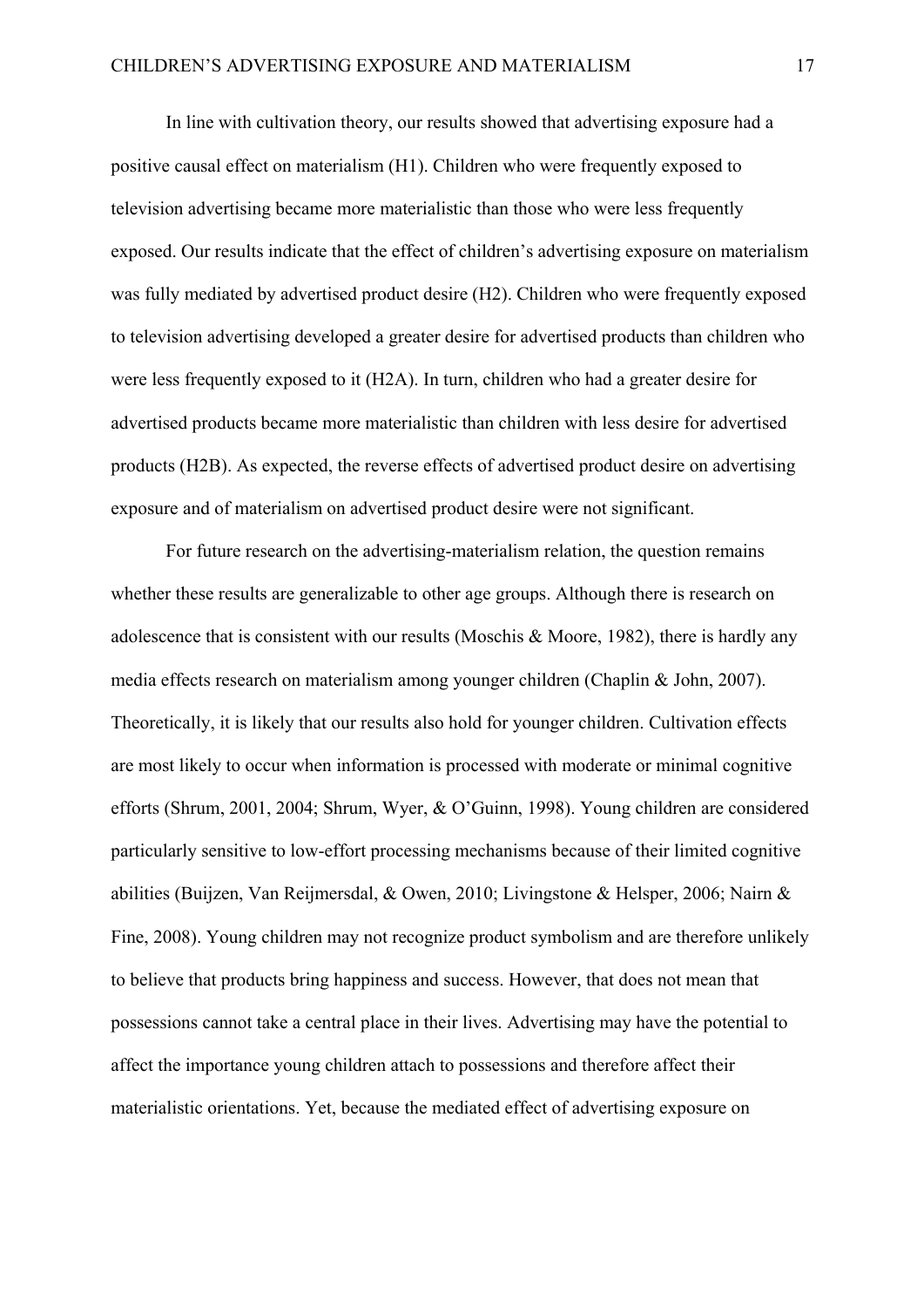materialism has not been tested among children younger than eight years of age, it remains uncertain whether such an effect exists.

Previous studies have noted that it is not just children who can be susceptible to the media's cultivation of materialism, but that adults may be susceptible too (Shrum, Burroughs, & Rindfleisch, 2005; Shrum et al., 2011). Recent persuasion processing theories assume that, because of the amount and nature of modern advertising techniques, adults are also inclined to process persuasive messages through low-effort processing mechanisms (Petty, Briñol,  $\&$ Priester, 2009). Cultivation of materialism through advertising is thus likely to be a phenomenon present in all age groups. Further research could use a developmental perspective to provide more thorough insight into the causal relation between advertising exposure and materialism across the life span.

By showing that children's advertising exposure affected advertised product desire and that advertised product desire affected materialism, this study provides important pointers for those wanting to take action to counteract advertising effects. Most parents and caretakers see advertising-induced materialism as an undesired trait and may wish to reduce the effect. Generally, there are two strategies caregivers can use to reduce advertising effects. First, they can remove the source and regulate children's exposure to advertising, though this restrictive mediation is a drastic measure and its effectiveness has been questioned (Buijzen & Valkenburg, 2005; Nathanson, 2002). Second, many studies have indicated that active mediation involving parental and school-based discussion and education about advertising can be an effective tool in reducing advertising effects among children. The effectiveness of such active mediation depends largely on the content and style of the adults' comments (Buijzen, 2007; Nathanson, 2004; Nathanson & Yang, 2003).

Our findings indicate that advertising-induced materialism may be reduced by mediation focusing on advertised product desire. Given that the effect of advertising exposure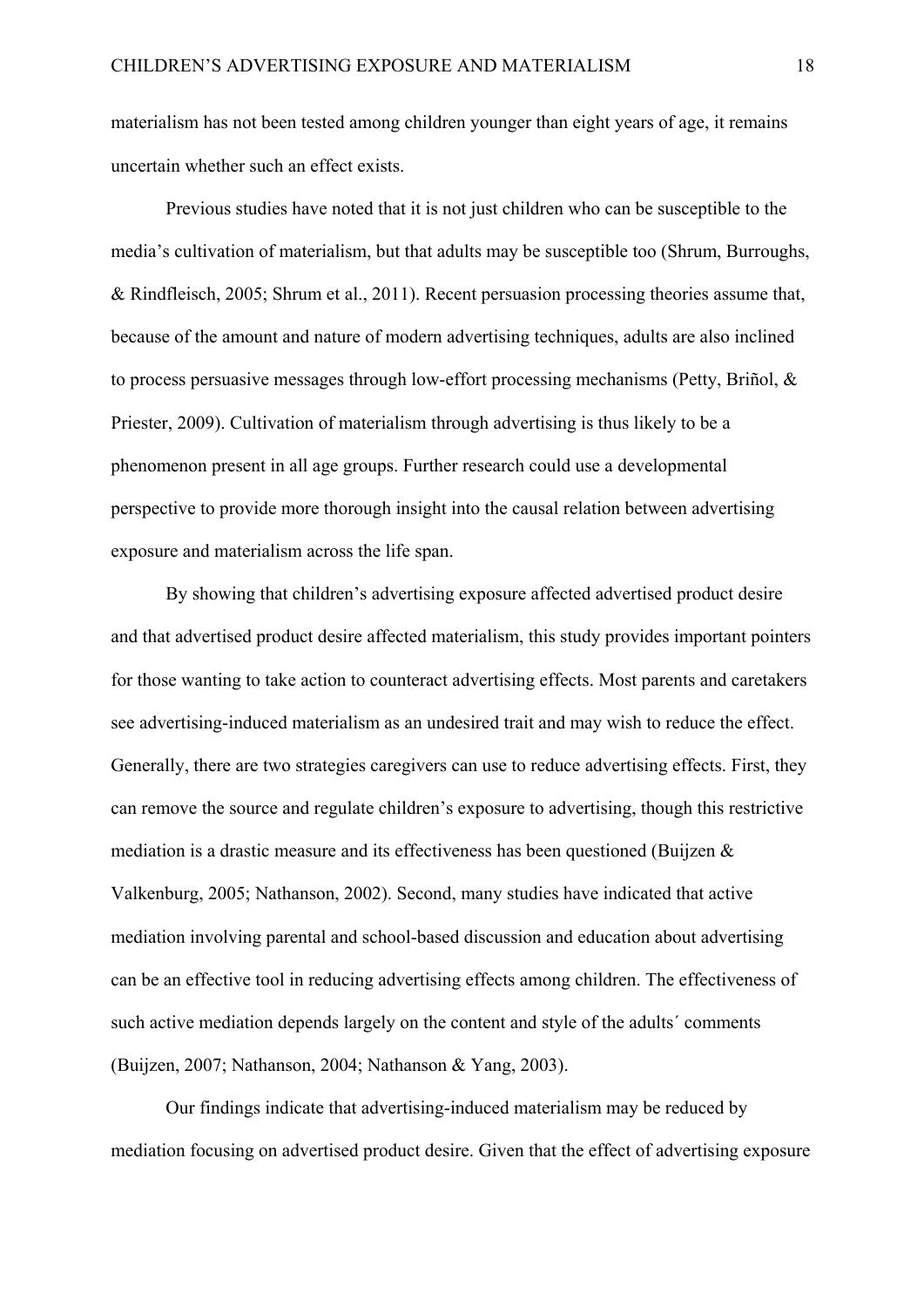is mediated by advertised product desire, materialism may be reduced by limiting the effect of advertising exposure on advertised product desire. This can be done by increasing children's understanding of the persuasive intent of advertising. Specifically, children need to learn that advertisers aim to influence their behavior by changing their state of mind, particularly their desires and beliefs about a product (Rozendaal et al., 2009). For children to correctly assess the factuality and realism of media messages, they need to be made aware of genre-specific forms and context markers (Wright, Huston, Reitz, & Piemyat, 1994). Children need to learn about the array of persuasive techniques advertisers use to influence them.

 In conclusion, our study showed that children's advertising exposure affects their level of materialism. This effect is mediated by advertised product desire. Adult mediation to reduce materialism may therefore focus on decreasing children's advertised product desire. However, the effectiveness of these specific mediation strategies needs further investigation. Because today's children grow up in a fundamentally commercialized media environment, it is of vital importance not only to study whether and how advertising affects their well-being but also to understand how undesired effects can be reduced.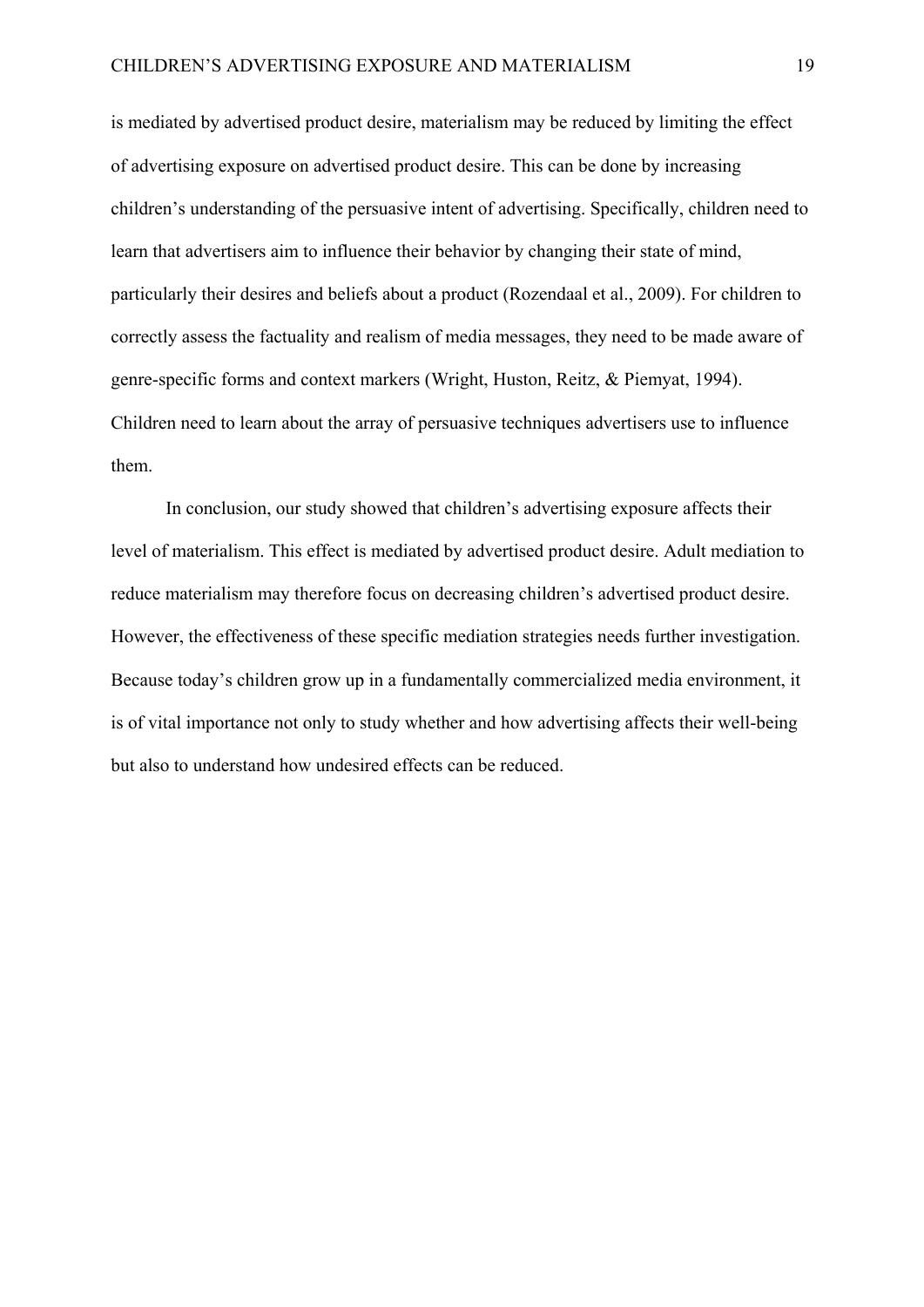#### **References**

- Auty, S., & Lewis, C. (2004). Exploring children's choice: The reminder effect of product placement. *Psychology & Marketing, 21,* 699-716.
- Belk, R.W. (1985). Materialism: Trait aspects of living in the material world. *Journal of Consumer Research, 12*, 265-280.
- Belk, R.W., & Pollay, R.W. (1985). Images of ourselves: The good life in twentieth century advertising. *Journal of Consumer Research, 11,* 887-897.
- Borzekowski, D.L.G., & Robinson, T.N. (2001). The 30-second effect: An experiment revealing the impact of television commercials on food preferences of preschoolers. *Journal of the American Dietetic Association, 101,* 42-46.
- Browne, M.W., & Cudeck, R. (1992). Alternative ways of assessing model fit. *Sociological Methods & Research, 21,* 230-258.
- Buijzen, M. (2007). Reducing children's susceptibility to commercials: Mechanisms of factual and evaluative advertising interventions. *Media Psychology, 9,* 411-430*.*
- Buijzen, M., & Valkenburg, P.M. (2000). The impact of television advertising on children's Christmas wishes. *Journal of Broadcasting and Electronic Media, 44,* 456-470.
- Buijzen, M., & Valkenburg, P.M. (2003). The impact of television advertising on materialism, parent-child conflict, and unhappiness: A review of research. *Journal of Applied Developmental Psychology, 24,* 437-456.
- Buijzen, M., & Valkenburg, P.M. (2005). Parental mediation of undesired advertising effects. *Journal of Broadcasting and Electronic Media, 49,* 153-164.
- Buijzen, M., Van Reijmersdal, E.A., & Owen. L.H. (2010). Introducing the PCMC model: An investigative framework for young people's processing of commercial media content. *Communication Theory, 20*, 427-450.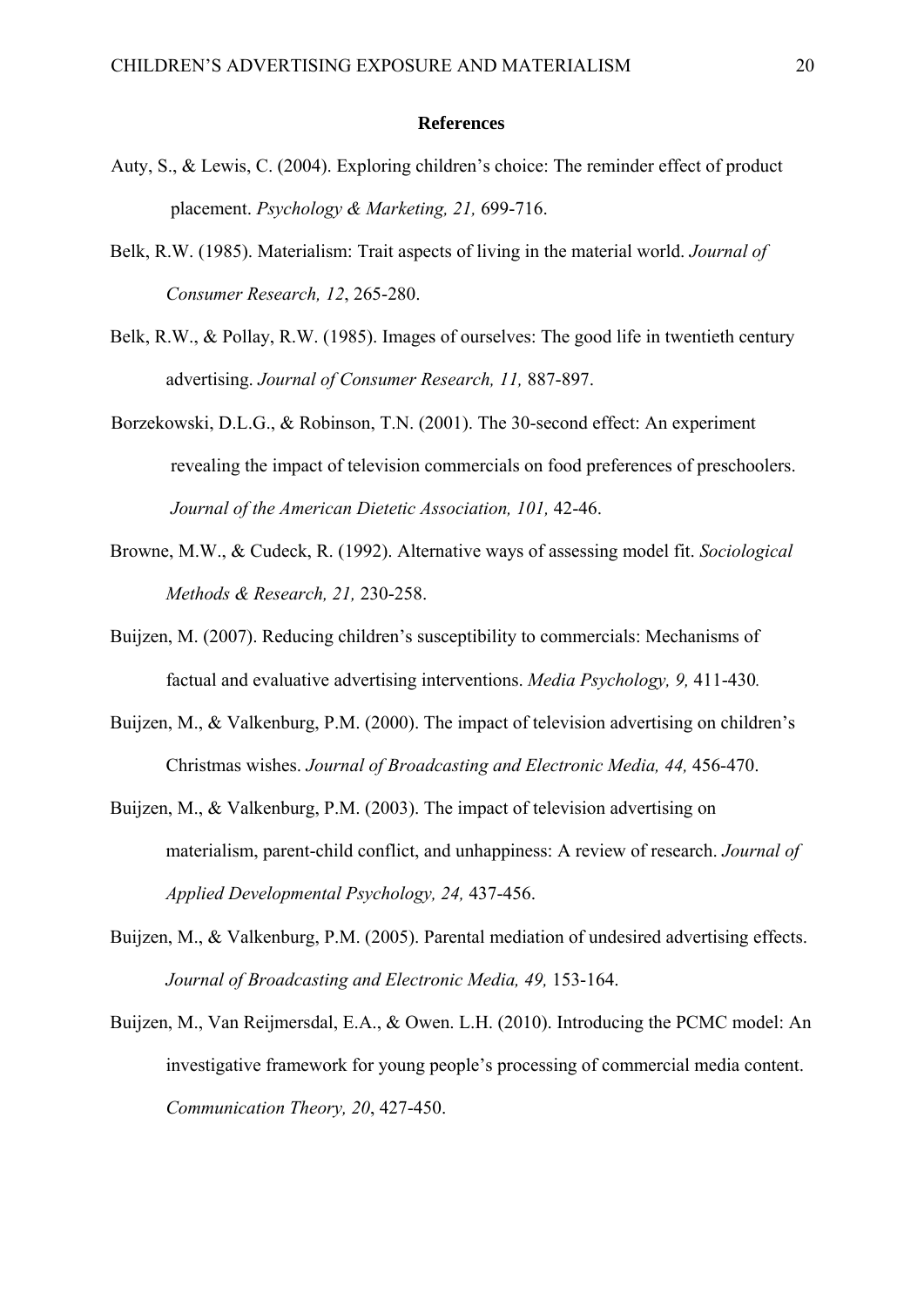- Byrne, B.M. (2001). *Structural equation modeling with AMOS: basic concepts, applications and programming*. Mahwah, NJ: Erlbaum.
- Chaplin, L.N., & John, D.R. (2007). Growing up in a material world: Age differences in materialism in children and adolescents. *Journal of Consumer Research, 34,* 480-493.
- Cole, D.A., & Maxwell, S.E. (2003). Testing mediational models with longitudinal data: Questions and tips in the use of structural equation modeling. *Journal of Abnormal Psychology, 112,* 558-577.
- Coon, K.A., & Tucker, K.L., (2002). Television and children's consumption patterns. A review of the literature. *Pediatrics, 54,* 423-436.
- Fournier, S., & Richins, M.L. (1991). Some theoretical and popular notions concerning materialism. *Journal of Social Behavior & Personality, 6,* 403-414.
- Goldberg, M.E., & Gorn, G.J. (1978). Some unintended consequences of TV advertising to children. *Journal of Consumer Research, 5,* 22-29.
- Greenberg, B.S., & Brand, J.E. (1993). Television news and advertising in schools: The "Channel One" controversy. *Journal of Communication, 43,* 143-151.
- Harmon, M.D. (2001). Affluenza: Television use and cultivation of materialism. *Mass Communication and Society, 4*, 405-418.
- John, D.R (1999). Consumer socialization of children: A retrospective look at twenty-five years of research. *Journal of Consumer Research, 26,* 183-213.
- Johnson, M.D., & Young, B.M. (2003). Advertising history of televisual media. In E.L. Palmer, & B.M. Young (Eds.) (2<sup>nd</sup> edition), *The faces of televisual media. Teaching*, *violence, selling to children* (pp. 265-286). Mahwah, NJ: Erlbaum.
- Kasser, T., Ryan, R.M., Couchman, C.E., & Sheldon, K.M. (2004). Materialistic values: Their causes and consequences. In T. Kasser, & A.D. Kanner (Eds.), *Psychology and*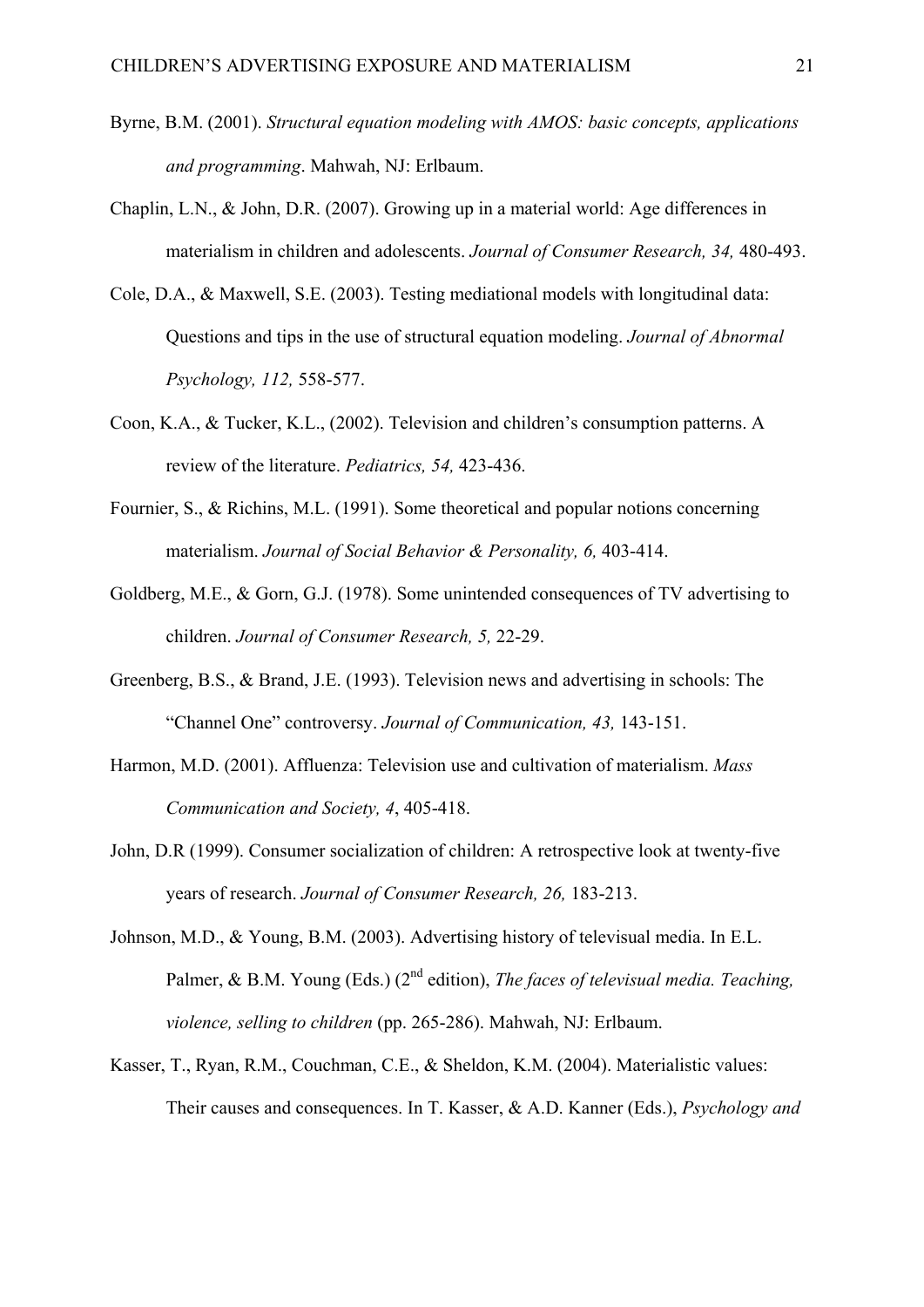*consumer culture. The struggle for a good life in a materialistic world* (pp. 11-28). Washington, DC: American Psychological Association.

- Kunkel, D. (2001). Children and television advertising. In D.G. Singer & J.L. Singer (Eds.), *The handbook of children and media* (pp. 375-394). Thousand Oaks, CA: Sage Publications.
- Kunkel, D, Wilcox, B.L., Cantor, J., Palmer, E., Linn, S., & Dowrick, P. (2004). *Report of the APA task force on advertising and children*. Washington, DC: American Psychological Association.
- Little, T.D., Cunningham, W.A., & Shahar, G. (2002). To parcel or not to parcel: Exploring the question, weighting the merits. *Structural Equation Modeling, 9,* 151-173.
- Livingstone, S., & Helsper, E.J. (2006). Does advertising literacy mediate the effects of advertising on children? A critical examination of two linked research literatures in relation to obesity and food choice. *Journal of Communication, 56*, 560-584.
- Matsunaga, M. (2008). Item parceling in structural equation modeling: A primer. *Communication Methods and Measures, 24,* 260-293.
- Moore, E.S. (2004). Children and the changing world of advertising. *Journal of Business Ethics, 52,* 161-167.
- Morgan, M., & Shanahan, J. (2010). The state of cultivation. *Journal of Broadcasting & Electronic Media, 54,* 337-355.
- Moschis, G.P., & Moore, R.L. (1982). A longitudinal study of television advertising effects. *Journal of Consumer Research, 9,* 279-286.
- Nairn, A., & Fine, C. (2008). Who's messing with my mind? The implications of dualprocess models for the ethics of advertising to children. *International Journal of Advertising, 27*, 447-470.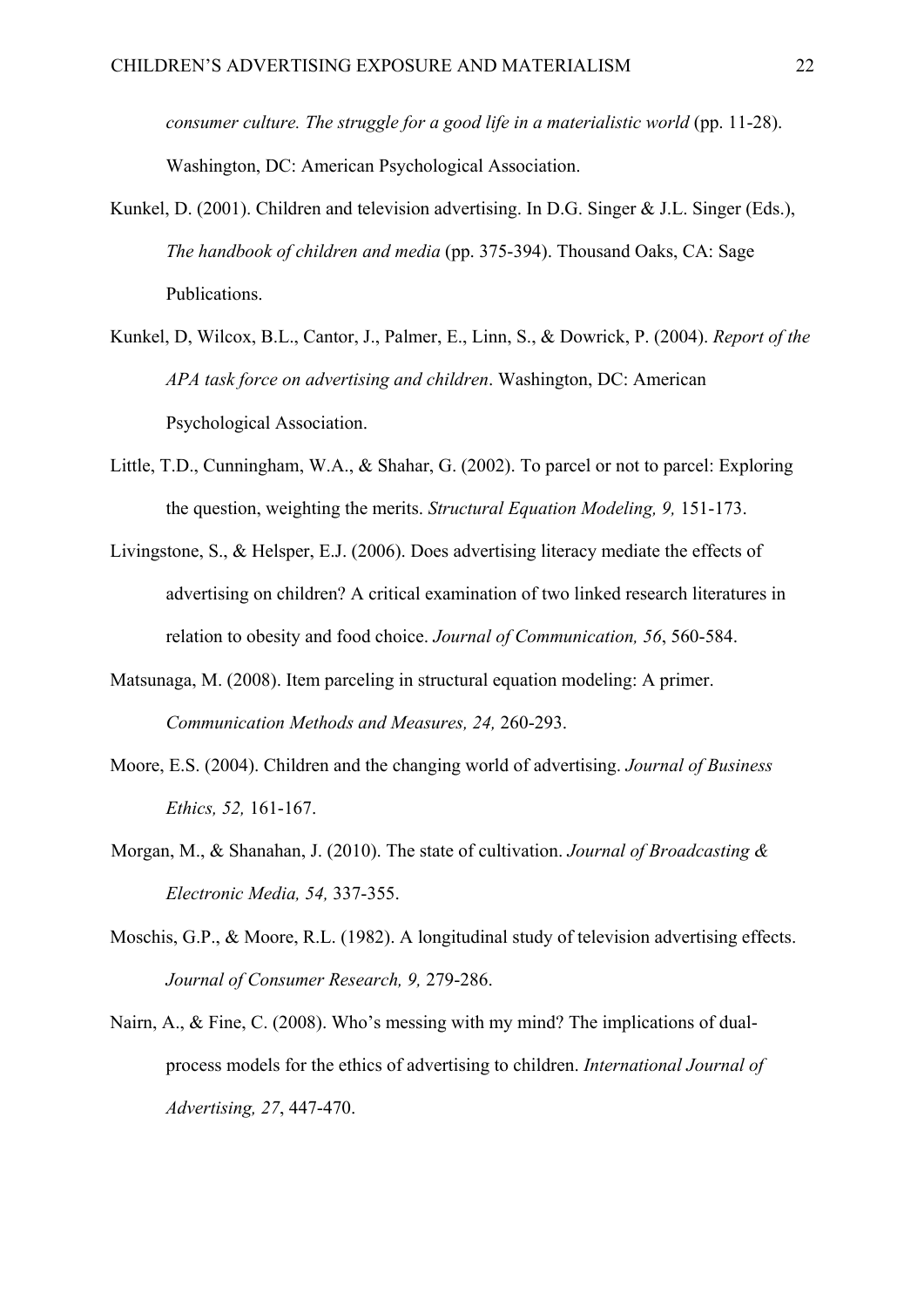- Nathanson, A.I. (2002). The unintended effects of parental mediation of television on adolescents. *Media Psychology, 4,* 207-230.
- Nathanson, A. I. (2004). Factual and evaluative approaches to modifying children's responses to violent television. *Journal of Communication, 54,* 321-336.
- Nathanson, A. I., & Yang, M. (2003). The effects of mediation content and form on children's responses to violent television. *Human Communication Research, 29,* 111- 134.
- Nunnally, J.C. & Bernstein, I.H. (1994). *Psychometric theory* (3<sup>rd</sup> edition). New York, NY: McGraw-Hill.
- O'Guinn, T.C., & Shrum, L.C. (1997). The role of television in the construction of consumer reality. *Journal of Consumer Research, 23*, 278-294.
- Petty, R.E., Briñol, P., & Priester, J.R. (2009). Mass media attitude change. Implications of the Elaboration Likelihood Model of Persuasion. In J. Bryant, & M.B. Oliver (Eds.) (3rd edition), *Media effects: Advances in theory and research* (pp. 50-73). New York, NY: Routledge.
- Piachaud, D. (2007). *Freedom to be a child: Commercial pressures on children*. London, United Kingdom: Centre for Analysis of Social Exclusion.
- Pine, K.J., & Nash, A.S. (2002). Dear Santa: The effects of TV advertising on children. *International Journal of Behavioural Development, 26*, 529-539.
- Pine, K.J., Wilson, P., & Nash, A.S. (2007). The relationship between television advertising, children's viewing and their requests to Father Christmas. *Journal of Developmental and Behavioral Pediatrics, 28,* 456-461.
- Pollay, R.W. (1986). The distorted mirror: Reflections on the unintended consequences of advertising. *Journal of Marketing, 50*(2)*,* 18-36.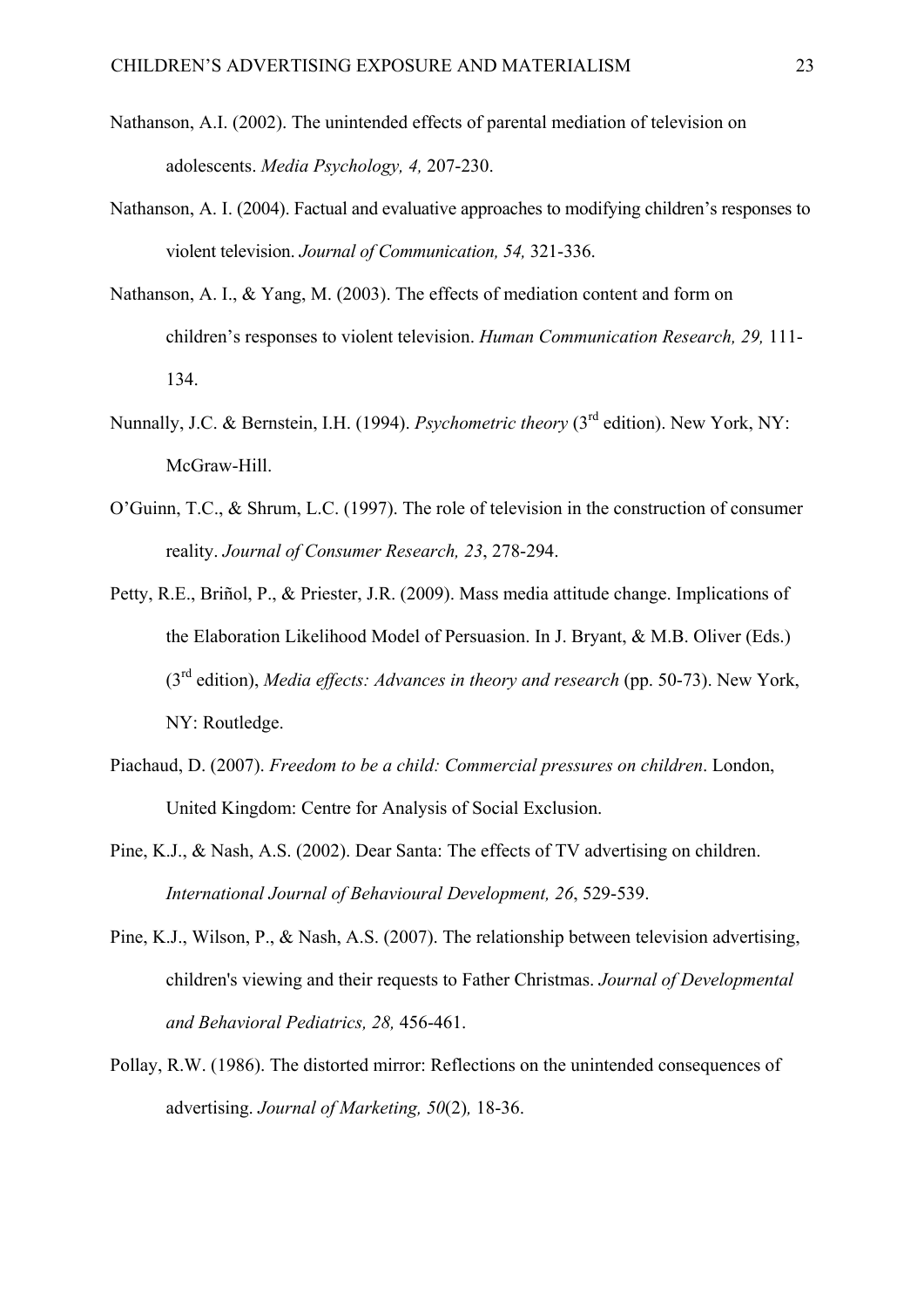- Potter, W.J. (1991). The relationships between first- and second-order measures of cultivation. *Human Communication Research, 18*, 92-113.
- Preacher, K.J., & Hayes, A.F. (2004). SPSS and SAS procedures for estimating indirect effects in simple mediation models. *Behavior Research Methods, Instruments, & Computers, 36,* 717-731.
- Preston, C. (2004). Children's advertising: The ethics of economic socialization. *International Journal of Consumer Studies, 28*, 364-370.
- Richins, M.L. (1995). Social comparison, advertising, and consumer discontent. *American Behavioral Scientist, 38,* 593-607.
- Richins, M.L. (2004). The material values scale: Measurement properties and development of a short form. *Journal of Consumer Research, 31,* 209-219.
- Richins, M.L., & Dawson, S. (1992). A consumer values orientation for materialism and its measurement: Scale development and validation. *Journal of Consumer Research, 19,* 303-316.
- Rideout, V.J., Foehr, U.G., & Roberts, D.F. (2010). *Generation M<sup>2</sup> : Media in the lives of 8 to 18-year olds*. Menlo Park, CA: Henry J. Kaiser Family Foundation.
- Roberts, J.A., & Clement, A. (2007). Materialism and satisfaction with over-all quality of life and eight life domains. *Social Indicators Research, 82,* 79-92.
- Rozendaal, E., Buijzen, M., & Valkenburg, P.M. (2009). Do children's cognitive advertising defenses reduce their desire for advertised products?. *Communications, 34,* 287-303.
- Schor, J.B. (2005). *Born to buy. The commercialized child and the new consumer culture*. New York, NY: Scribner.
- Shrum, L.J. (2001). Processing strategy moderates the cultivation effect. *Human Communication Research, 27*, 94-120.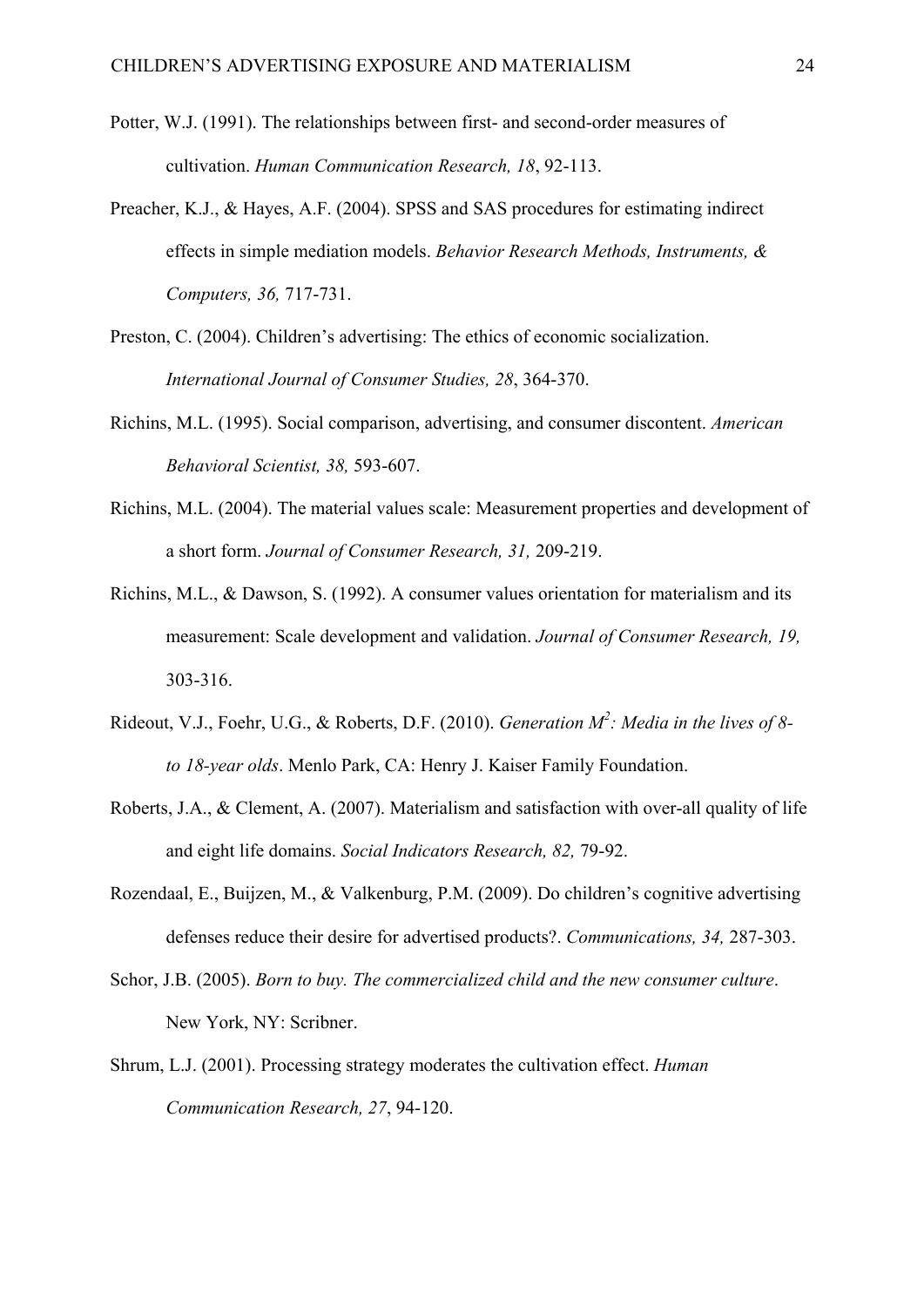- Shrum, L.J. (2004). The cognitive processes underlying cultivation effects are a function of whether the judgments are on-line or memory-based. *Communications, 29*, 327-344.
- Shrum, L.J., Burroughs, J.E., & Rindfleisch, A. (2005). Television's cultivation of material values. *Journal of Consumer Research, 32,* 473-479.
- Shrum, L.J., Lee, J., Burroughs, J.E., & Rindfleisch, A. (2011). An online process model of second-order cultivation effects: How television cultivates materialism and its consequences for life satisfaction. *Human Communication Research, 37*, 34-57.
- Shrum, L.J., Wyer, R.S., & O'Guinn, T.C. (1998). The effects of television consumption on social perceptions: The use of priming procedures to investigate psychological processes. *Journal of Consumer Research, 24*, 447-458.
- Signorelli, N., & Morgan, M. (1990). Preface. In: N. Signorelli, & M. Morgen (Eds.). *Cultivation Analysis: New Directions in Media Effects Research*. Newbury Park, CA: Sage.
- Sirgy, M.J., Gurel-Atay, E., Webb, D., Cicic, M., Husic, M., Ekici, A., . . . Johar, J.S. (2012). Linking advertising, materialism, and life satisfaction. *Social Indicators Research, 107*, 79-101.
- Slater, M.D. (2004). Operationalizing and analyzing exposure: The foundation of media effects research. *Journalism & Mass Communication Quarterly, 81,* 168-183.
- Smith, S.L., & Atkin, C. (2003). Television advertising and children: Examining the intended and unintended effects. In E.L. Palmer, & B.M. Young (Eds.) (2nd edition), *The faces of televisual media. Teaching, violence, selling to children* (pp. 301-326). Mahwah, NJ: Erlbaum.
- Strasburger, V.C. (2001). Children and TV advertising: Nowhere to run, nowhere to hide. *Development and behavioral pediatrics, 22,* 185-187.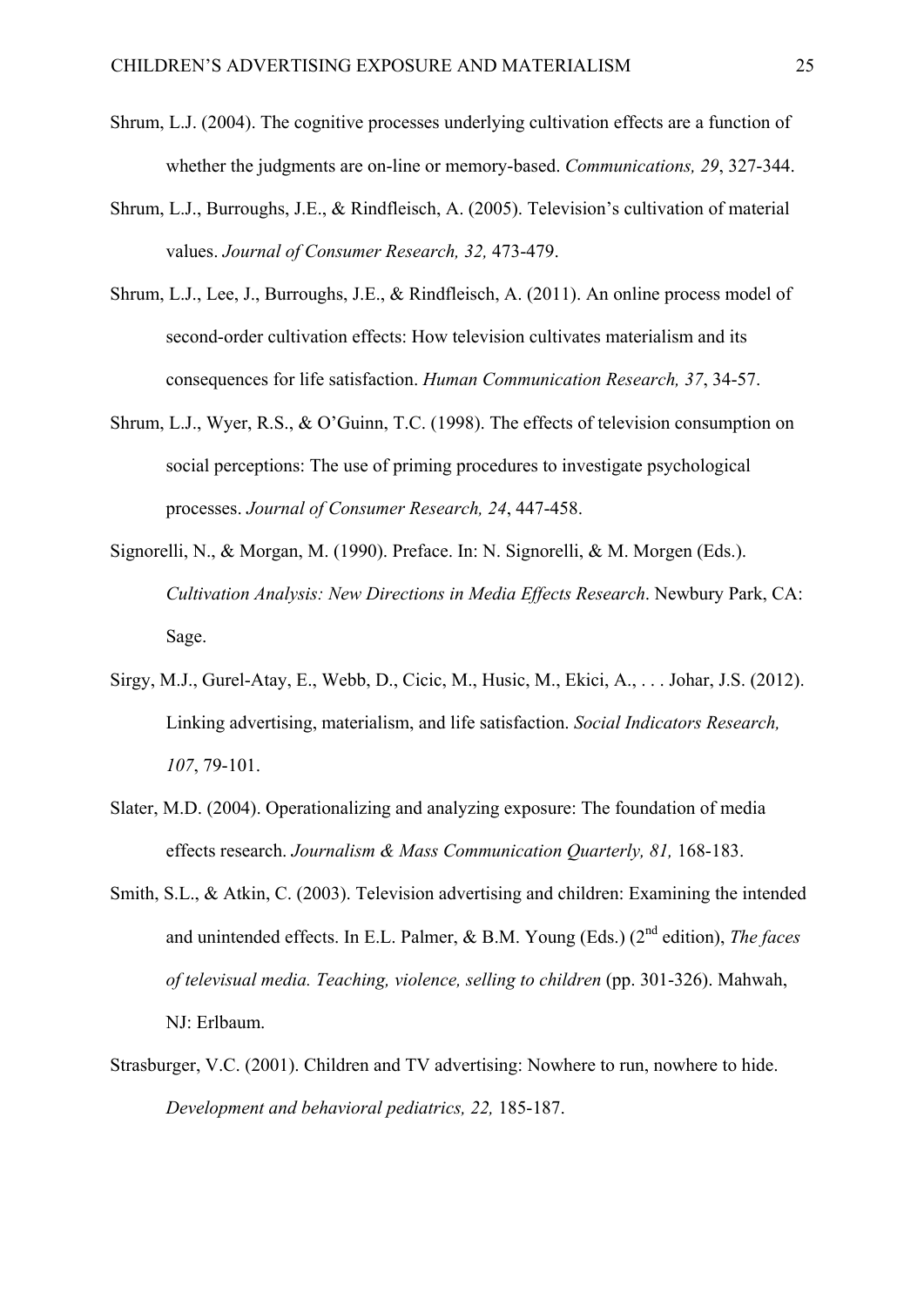- Valkenburg, P.M., & Cantor, J. (2001). The development of a child into a consumer. *Applied Developmental Psychology, 22*, 61-72.
- Wright, J.C., Huston, A.C., Reitz, A.L., & Piemyat, S. (1994). Young children's perceptions of television reality: Determinants and developmental differences. *Developmental Psychology, 30*, 229-239.
- Wulfemeyer, K.T., & Mueller, B. (1992). Channel One and commercials in classrooms: Advertising content aimed at students. *Journalism Quarterly, 69,* 724-742.
- Young, B.M. (2003). Issues and politics of televisual advertising and children. In E.L. Palmer, & B.M. Young (Eds.) (2<sup>nd</sup> edition), *The faces of televisual media. Teaching*, *violence, selling to children* (pp. 327-346). Mahwah, NJ: Erlbaum.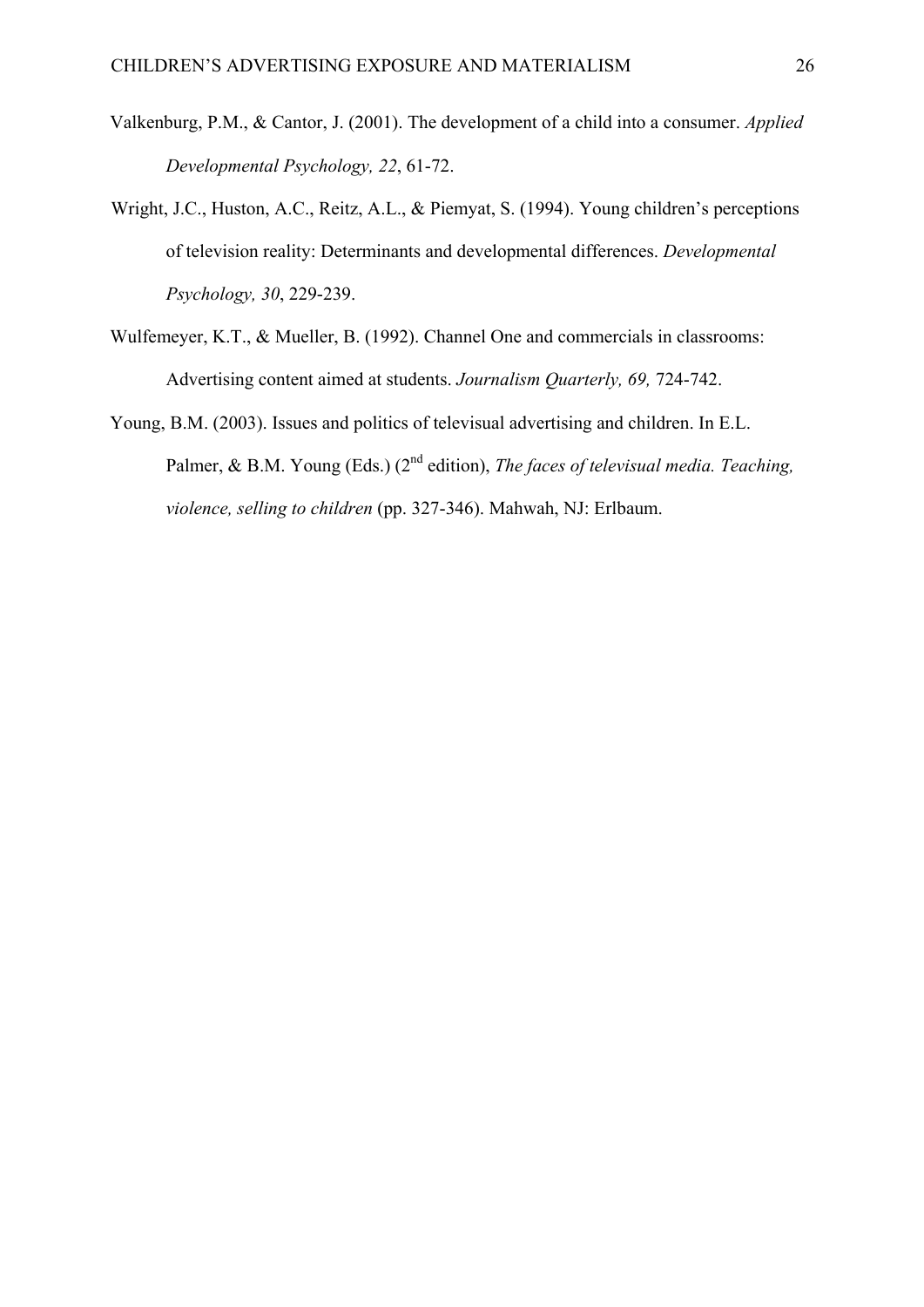#### Table 1

## *Descriptive Statistics*

|                  | Advertising exposure |        | Advertised product desire |        | Materialism |        |
|------------------|----------------------|--------|---------------------------|--------|-------------|--------|
|                  | Time 1               | Time 2 | Time 1                    | Time 2 | Time 1      | Time 2 |
| Cronbach's alpha | .62                  | .59    | .76                       | .78    | .90         | .89    |
|                  |                      |        |                           |        |             |        |
| Mean             | 2.07                 | 1.94   | 1.97                      | 1.89   | 2.15        | 2.15   |
| SD               | 0.45                 | 0.42   | 0.58                      | 0.53   | 0.49        | 0.50   |
|                  |                      |        |                           |        |             |        |
| Percentiles      |                      |        |                           |        |             |        |
| 25               | 1.78                 | 1.67   | 1.60                      | 1.60   | 1.86        | 1.83   |
| 50               | 2.00                 | 1.89   | 1.80                      | 1.80   | 2.17        | 2.11   |
| 75               | 2.33                 | 2.22   | 2.20                      | 2.20   | 2.44        | 2.44   |
|                  |                      |        |                           |        |             |        |
| Minimum          | 1.00                 | 1.00   | 1.00                      | 1.00   | 1.00        | 1.06   |
| Maximum          | 3.38                 | 3.22   | 4.00                      | 4.00   | 4.00        | 4.00   |

*Note.* Advertising exposure represents the frequency with which children watch the programs on commercial networks that are most popular among their age group (1 = *never*, 4 = *very often*). Advertised product desire is the extent to which children desire for heavily advertising product types (1 = *almost never*, 4 = *very often*). Materialism reflects the degree with which children value material well-being and material progress  $(1 = no, not at all, 4 = yes, very much).$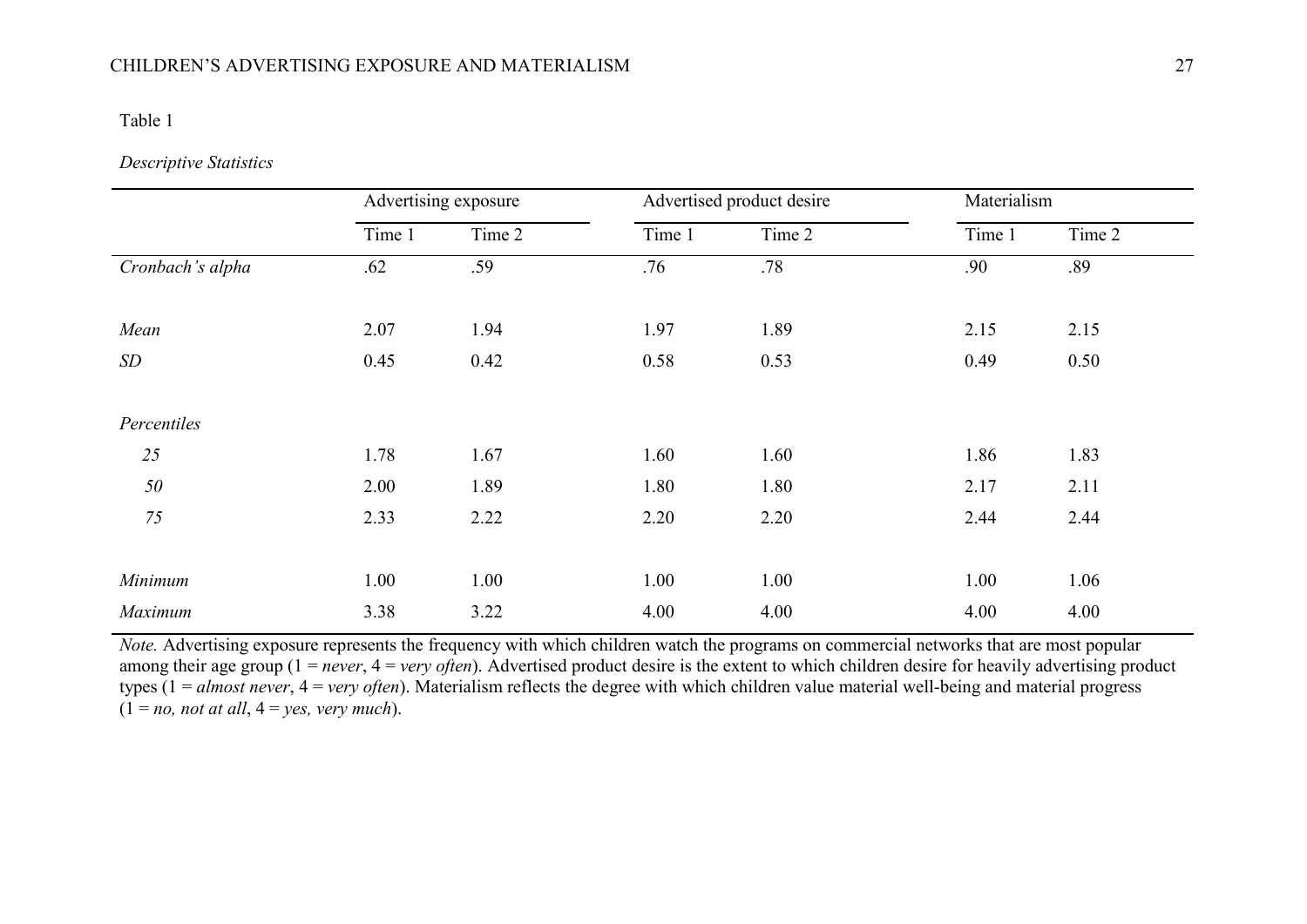# Table 2

# *Zero-Order Correlations Among Main Variables*

|                           | Advertising exposure |          | Advertised product desire |          | Materialism |        |
|---------------------------|----------------------|----------|---------------------------|----------|-------------|--------|
|                           | Time 1               | Time 2   | Time 1                    | Time 2   | Time 1      | Time 2 |
| Advertising exposure      |                      |          |                           |          |             |        |
| Time 1                    |                      |          |                           |          |             |        |
| Time 2                    | $.62***$             |          |                           |          |             |        |
| Advertised product desire |                      |          |                           |          |             |        |
| Time 1                    | $.22***$             | $19***$  |                           |          |             |        |
| Time 2                    | $.21***$             | $.26***$ | $.66***$                  |          |             |        |
| Materialism               |                      |          |                           |          |             |        |
| Time 1                    | .07                  | $.11*$   | $.43***$                  | $.34***$ |             |        |
| Time 2                    | $.14**$              | $.16***$ | $.35***$                  | $.50***$ | $.60***$    |        |

*Note.* Advertising exposure represents the frequency with which children watch the programs on commercial networks that are most popular among their age group (1 = *never*, 4 = *very often*). Advertised product desire is the extent to which children desire for heavily advertising product types (1 = *almost never*, 4 = *very often*). Materialism reflects the degree with which children value material well-being and material progress  $(1 = no, not at all, 4 = yes, very much).$ 

\* *p* < .05. \*\* *p* < .01. \*\*\* *p* < .001 (two-tailed).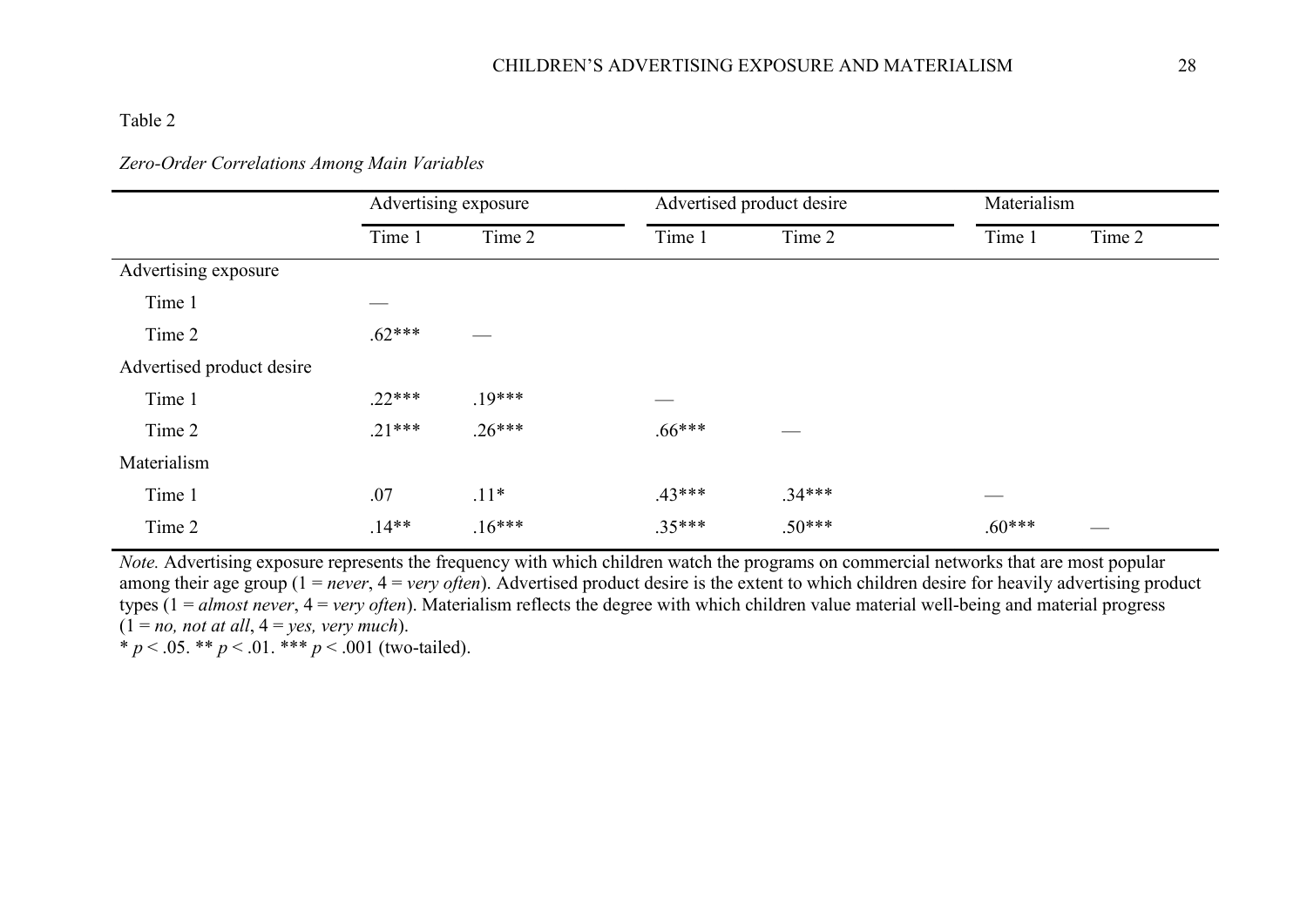

*Figure 1.* Hypothesized cross-lagged model on the relationship between children's advertising exposure and their materialism.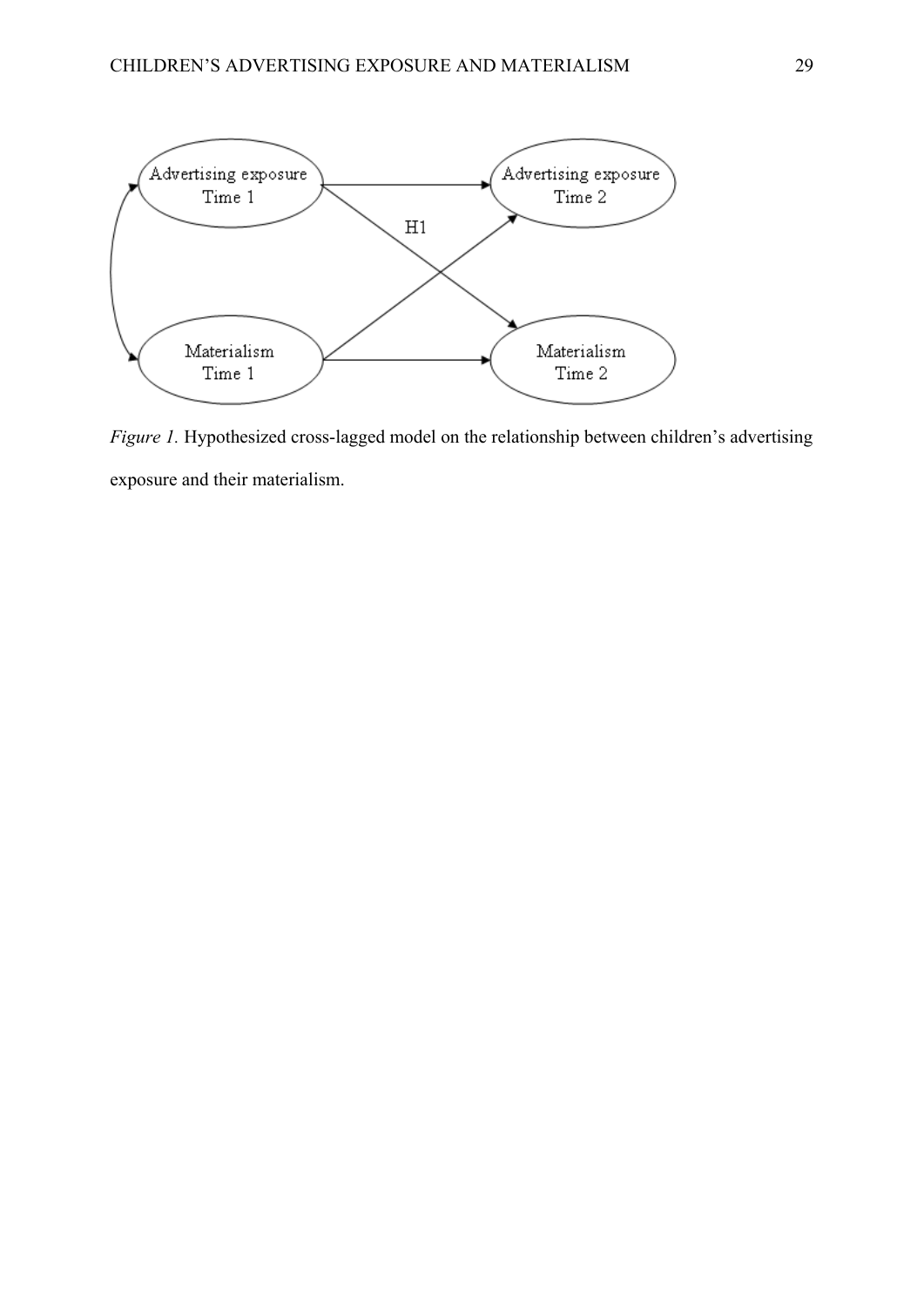

*Figure 2.* Hypothesized explanatory model on the relationship between children's advertising exposure, the mediator variable advertised product desire (H2), and materialism.